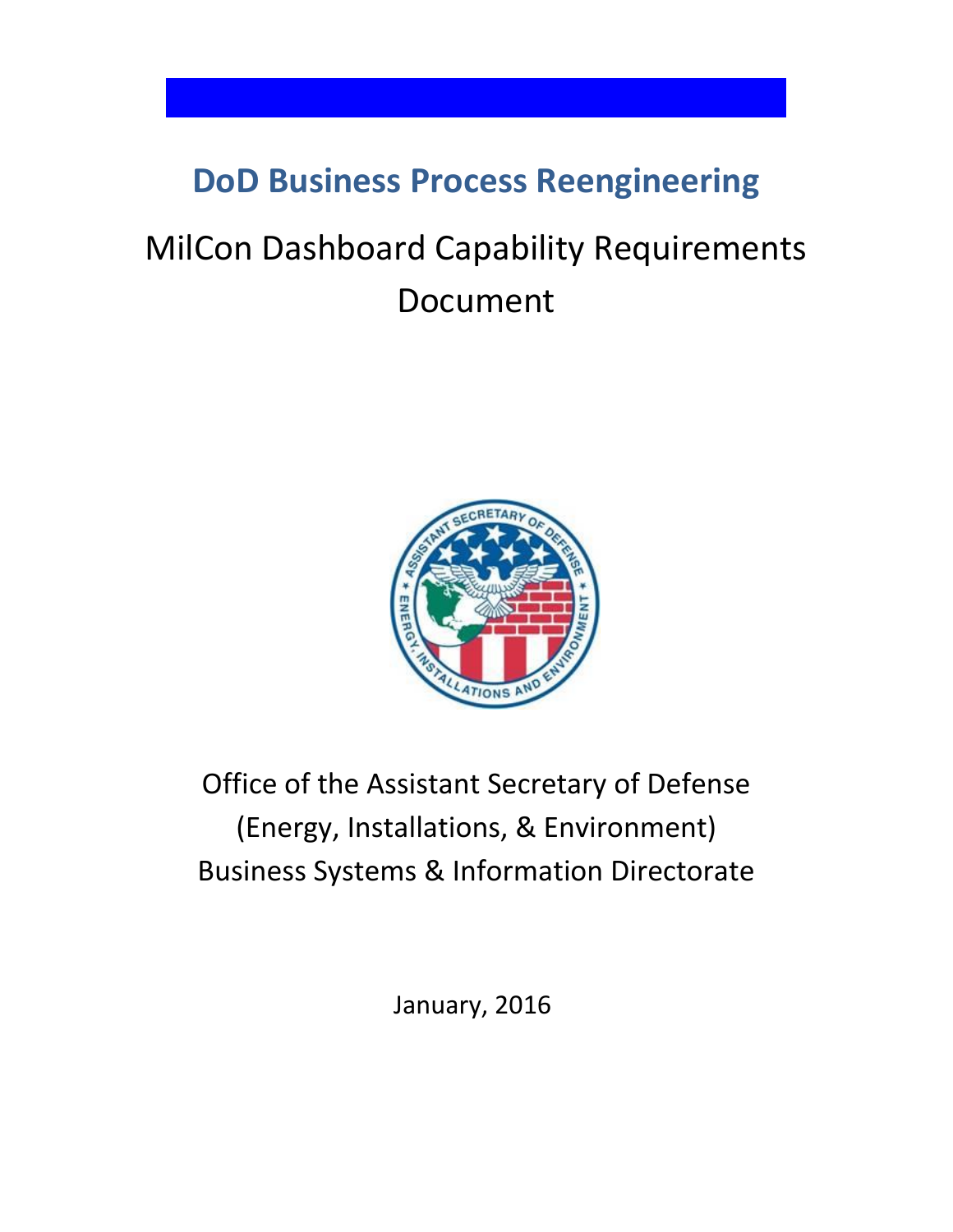# **Table of Contents**

| Appendix B: MilCon 2851 Monthly Report Submission Logical Data ModelError! Bookmark not defined. |  |
|--------------------------------------------------------------------------------------------------|--|
|                                                                                                  |  |
|                                                                                                  |  |
|                                                                                                  |  |
|                                                                                                  |  |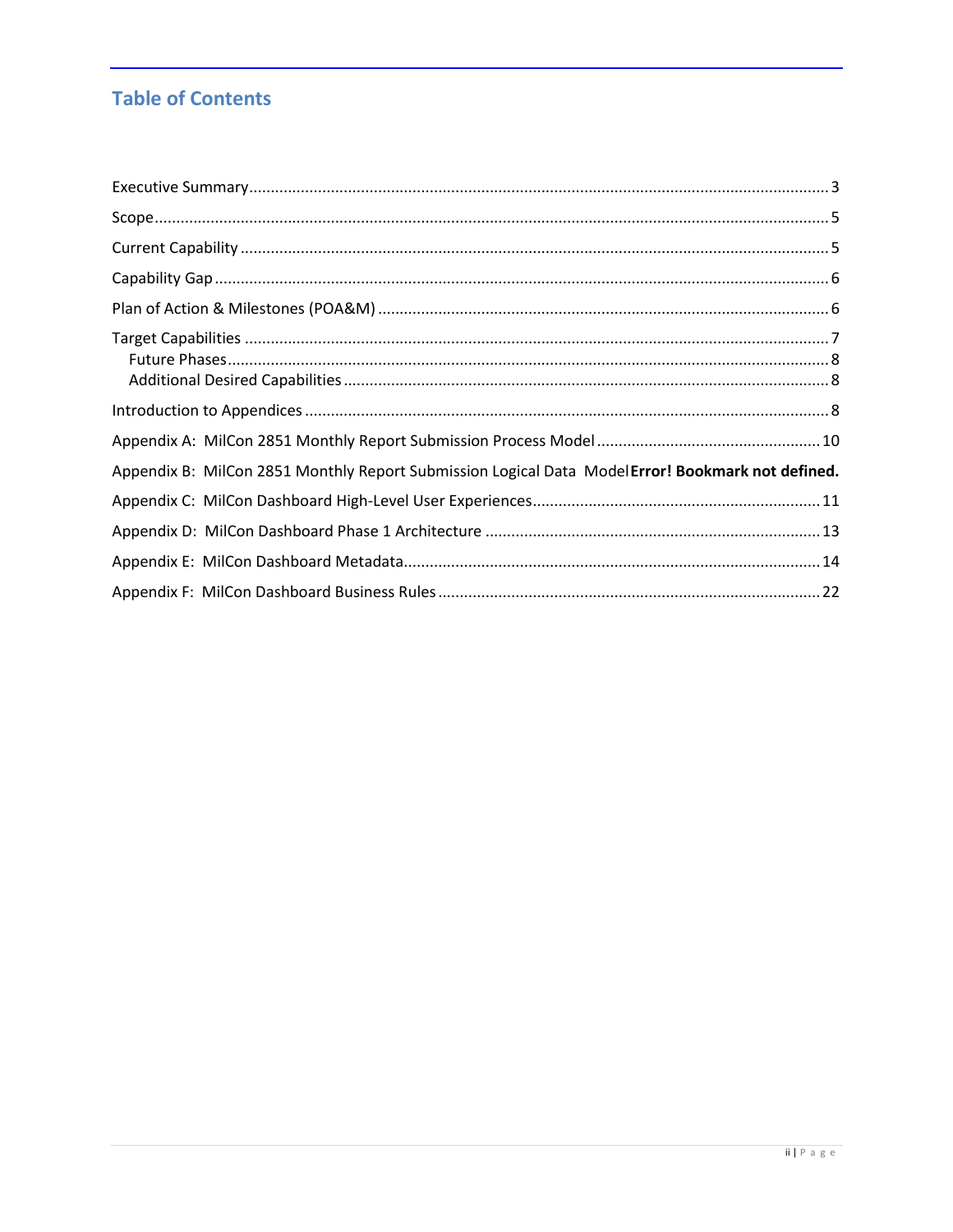## <span id="page-2-0"></span>**Executive Summary**

Although DoD collects a large amount of construction-related data, it lacks the standardized processes and integrated systems needed to systematically track, analyze, and report military construction projects and related costs. Further, information regarding improvements in military construction efficiency is currently managed only to the extent that it is required for external reporting. The absence of comprehensive military construction and investment data hinders the Department's ability to improve construction operations and to make informed investments in new technology.

Increased demand for improvement in Department of Defense (DoD) oversight of the scope and progress of Military Construction (MilCon) projects has resulted in law<sup>1</sup> mandating that the Secretary of Defense maintain an internet site that includes a page specifically for maintaining

#### *Vision*

*Establish a DoD MILCON Program Management Dashboard that provides a comprehensive view of key MilCon project management data and ensures significant aspects of MilCon planning, design & construction (PD&C) data for MilCon projects are visible to the OSD leadership and to Congress.*

MilCon information, and that this site will permit a person to access and view this information. The law also mandates that details requested by 10 USC 2851 are to be provided in a report produced on a monthly basis, and that this information be provided for all MilCon projects and Military Family Housing projects that have been approved by Congress. The Facilities Investment and Management (FIM) Directorate, in partnership with Business Systems and Information Directorate (BSI), was tasked with developing a standard information structure for use in measuring, managing and reporting MilCon programs and performance. This data structure, known as the MilCon Dashboard, will ensure that timely, accurate MilCon data is available to managers at every level of the DoD.

To improve the Department's Military Construction management reporting capability, a solution is needed that will provide users easier access to the vast pool of data stored in multiple, disparate and often inaccessible systems. Leveraging the real property related data already amassed by BSI in the Data Analytics, the MilCon Dashboard project will expand the data content in the repository to include detailed information about military construction. Doing so will provide a means to support business intelligence and data analytics that would give users the ability to harness the various analytical dimensions and details of the data that currently exists about construction projects and real property assets across the Department. Collecting near real-time data which is then synthesized, categorized, stored and analyzed will provide enhanced capability to study trends and patterns, generate metrics, and predict future behavior. The FIM Directorate will have the ability to access, view and analyze this data, but will also be able to utilize the project and financial data to perform data analytics such as generate predictive analysis, WIP curves, and other graphs, charts, and reports including photographs and geospatial/mapping data of construction project sites.

Executed at the level of the Office of the Secretary of Defense (OSD), the MilCon Dashboard will assimilate and house standard MilCon project data as well as provide a suite of advanced analytical tools that allow DoD

 $\overline{a}$ 

<sup>1</sup> *As specified in 10 USC 2851(c).*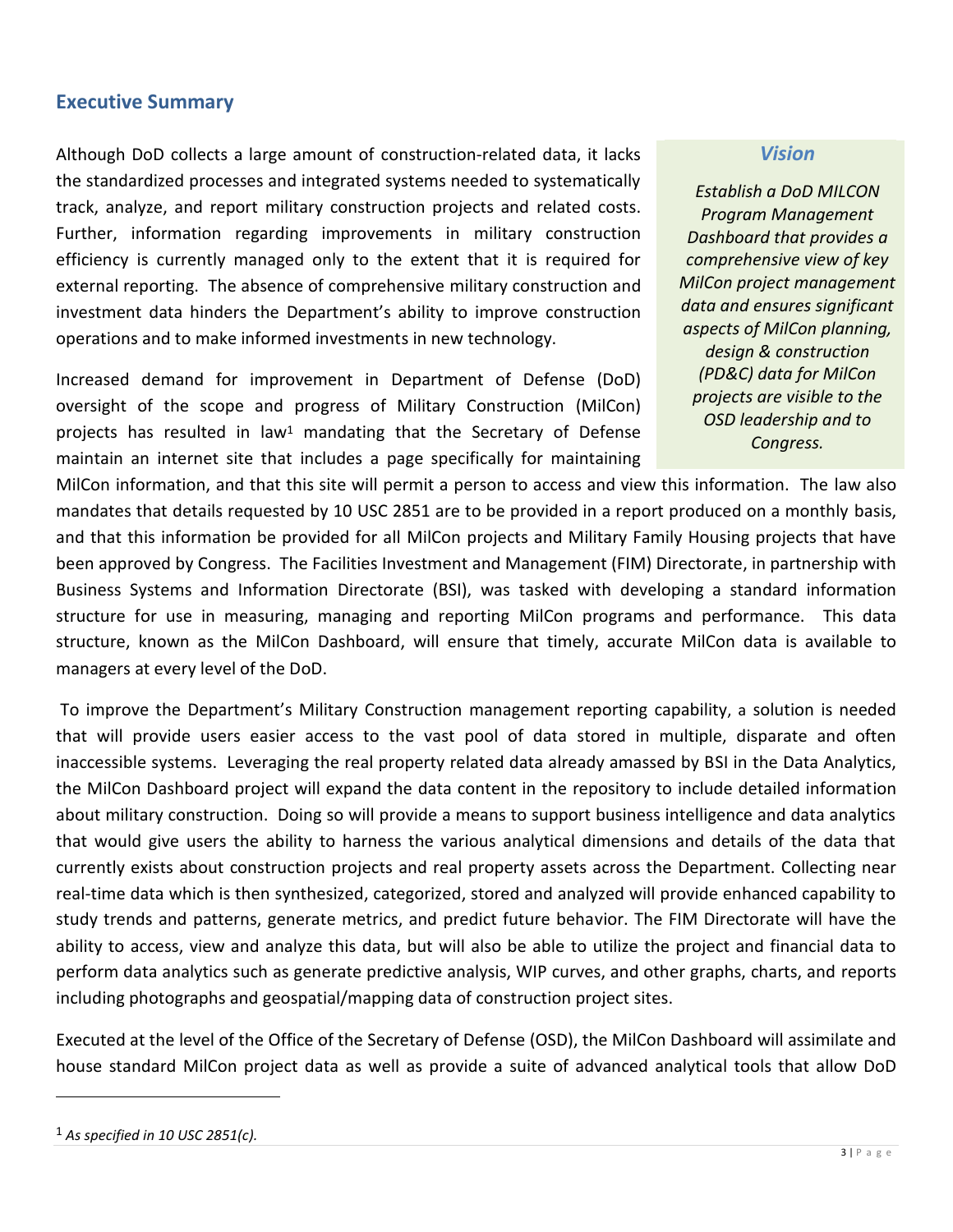MilCon professionals to not only interpret and leverage that data to improve MilCon operations, identify costeffective investments, and monitor and validate DoD's facility program, but to also refine policy and compile internal and external management reports.

Significant advantages of the MilCon Dashboard capability include:

## **Automated Data Collection**

Manual data collection and input is extremely time-consuming and highly susceptible to human error. Thus, a great deal of critically valuable information is not currently available for analysis or reporting. The MilCon Dashboard will enable automated data collection across the enterprise and consolidation within the MilCon Dashboard, thereby establishing a central repository for critical military construction data while dramatically reducing collection times and increasing data accuracy.

#### **Structured Data Requirements**

Each Component currently uses a different IT solution to collect military construction data, and there is no viable method to correlate standard information. One of the most essential functions of the MilCon Dashboard capability is to structure standard data culled from disparate sources. Structuring data ensures that information may be entered once and subsequently used many times in multiple locations, without diminished quality or additional workload. Additionally, the MilCon Dashboard will be able to produce highly detailed, accurate results in response to queries.

#### **Information Risk Management**

To make sound efficiency analyses and investment decisions based on MilCon-generated information, and to defend against potential misuse of facility information, it is essential that data within the MilCon Dashboard be secure. To that end, the Department's MilCon Dashboard system fully integrates comprehensive Information Assurance and Operations Security measures into its design, mitigating exploitation and inadvertent data spillage. To prevent attacks that could start from any point between the Internet and meter/control devices, standardized layers of defense and regular vulnerability assessments are implemented across the enterprise to protect against multiple threat vectors.

#### **The End Result: Advanced Analytic Capability**

The MilCon Dashboard will house comprehensive, verified, standard project data, and end users will be able to generate highly customized and dynamic queries based on near real-time information. This advanced analytic capability allows MilCon professionals to understand facility construction use, to pinpoint anomalies, to track and analyze trends, to benchmark building or installation project performance, and to identify effective savings opportunities.<sup>2</sup>

 $\overline{\phantom{a}}$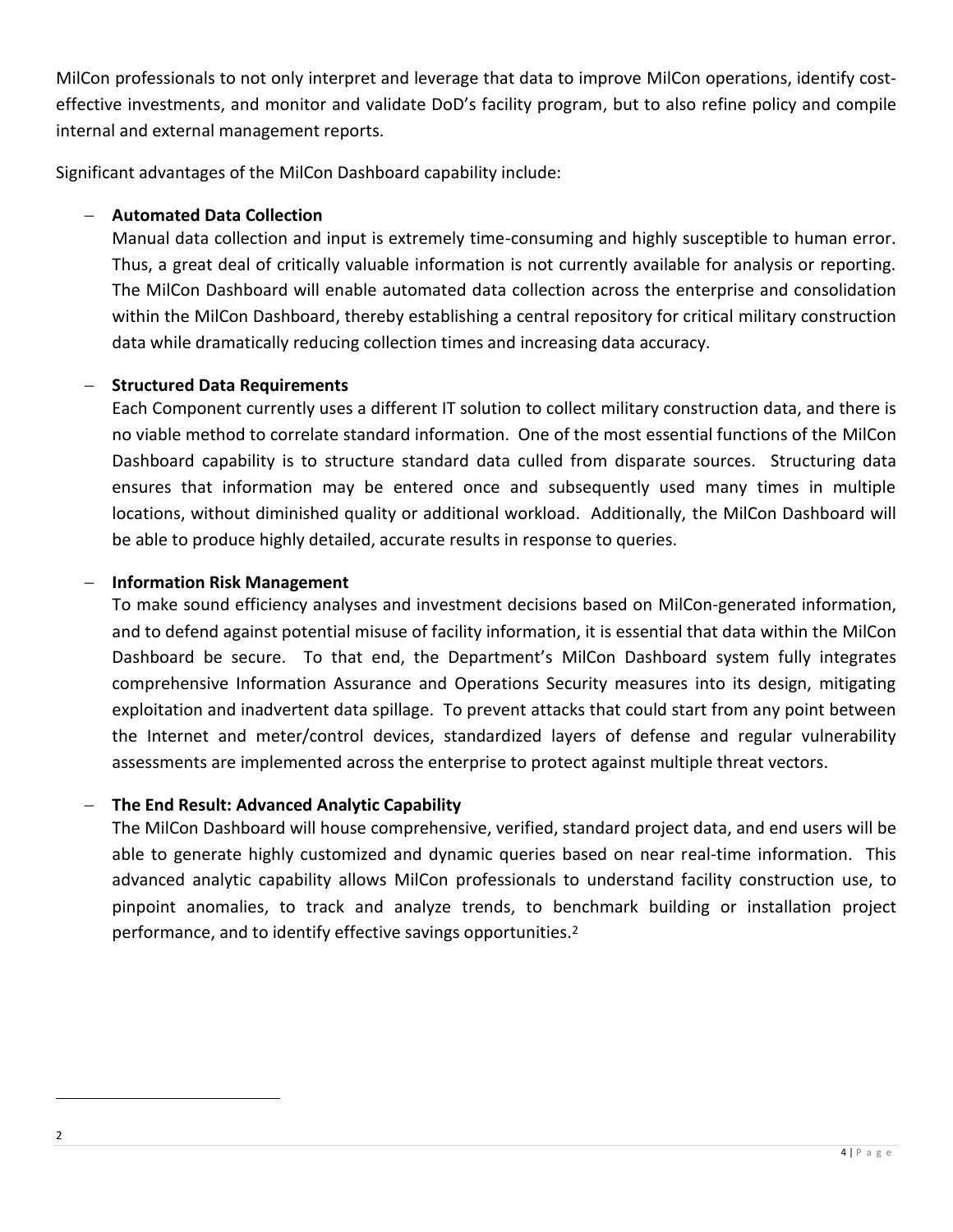# <span id="page-4-0"></span>**Scope**

The information outlined in this document represents the functional requirements for the MilCon Dashboard. Business analytical specifications and integration with other standards will be defined later in the implementation phase.

The MilCon Dashboard, will play an increasingly vital role in enhancing the safety, cost-effectiveness, and sustainability of U.S. military installations worldwide by:

- Implementing consistent policies and procedures to proactively manage all aspects of the facility lifecycle process;
- Having data and tools available to monitor, validate, and refine DoD's facility programs and policies;
- Utilizing a complete suite of tools to support Component planning, budgeting, and execution across the facility life cycle; and
- Providing proactive status reports and recommendations to leadership, as well as timely responses to emergent issues.

# <span id="page-4-1"></span>**Current Capability**

The Department spends approximately\$5-6B in MilCon annually, and because construction can span a period of several years, DoD usually has more than \$30B in work underway in this same timeframe. There are currently no tools available at the OSD level to track and report progress in meeting construction milestones. Furthermore, 10 USC 2851 mandates that DoD provide a monthly status on all active construction projects and make that information available on a public website. The process to address this requirement is currently done manually, receiving monthly reports using Excel spreadsheets from each Component sponsoring a project and compiling them into a single report containing all projects submitted each month. The data collected from the Sponsoring Entities to meet the requirement is called the Monthly Congressional Report submission, and comes to FIM on a monthly basis via email attachments or as uploaded files on the FIM website. The reports are then reviewed for errors or omissions and sent back to the submitters for verification and/or correction before embarking on a more detailed manual process of combining the entire set of project data collected from each of the Sponsoring Entities into a single consolidated standardized Excel report.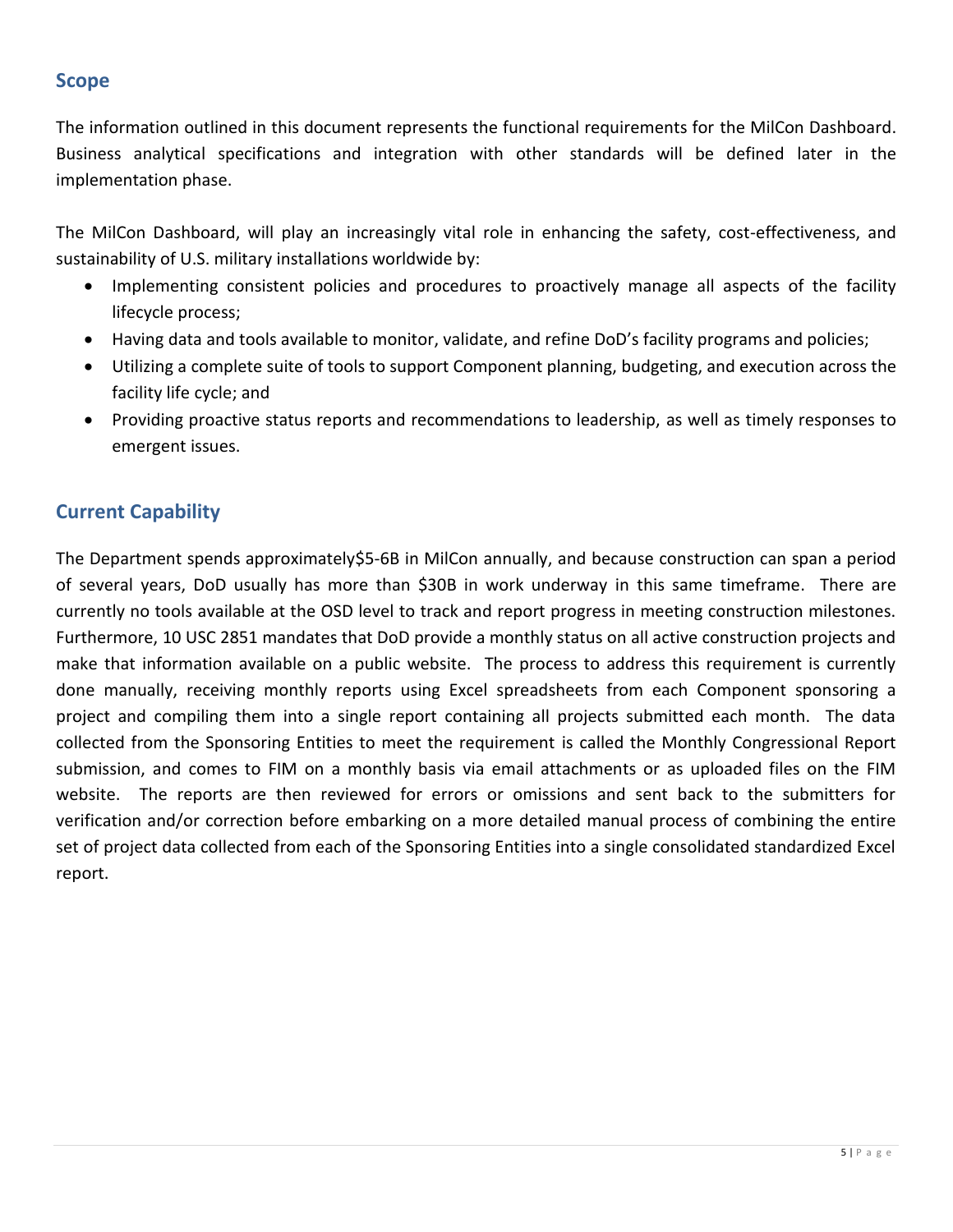## <span id="page-5-0"></span>**Capability Gap**

FIM has limited access to automated data on project progress, contracts and financial data, the collection and storage of which would facilitate the ability to conduct business intelligence and data analytic activities such as data trending or information-based decision-making, in a simple and timely fashion. As previously stated, there are no tools at the OSD level that FIM could leverage to address this gap.

The desired data processing capabilities are either not advisable or not currently possible given the current structure of the data collected and stored within FIM today. In an attempt to address the need to quickly and easily access construction project data for analysis and reporting, FIM has relied on a series of small home-grown tools that are neither efficient nor scalable to address the gap. The requirements outlined in 10 USC 2851 require an extensive manual effort to cleanse, compile, prepare and report the data in a manner that can be easily understood

and made available on the FIM website. Some of the basic functions entailed in obtaining information to plan, forecast, and respond to congressional or DoD inquiries become a full-scale "data call" with all the activities needed to support it every time the need arises.

While a minimal ability to produce static reports exists, there is no capability that lends itself to exploring the data at various dimensions, or for producing useful graphs and charts for depicting such things as work-inprogress (WIP). Additionally, FIM is unable to link or embed the associated DD1391 for construction projects in the reports or views, or to easily locate and access related data, such as for budget appropriations and contract awards for construction projects. Other data obtained by FIM, such as from the Comptroller's C1 database report or expenditures data from the system that compiles the 1002 report, is not easily assimilated with the core construction project data in order to provide a holistic integrated view of the projects, expenditures, and progress.

#### <span id="page-5-1"></span>**Plan of Action & Milestones (POA&M)**

The end goal of the MilCon Dashboard is to be able to connect to and access views of data directly from the various source systems in order to perform what the industry terms data virtualization or data federation. Data federation allows results from across multiple source systems to be combined into a single virtual database environment. This concept entails connecting to a database that allows read-only access to multiple database applications and tables to create virtual schema(s) of the desired data sets. This in turn would allow data to be collected and

# *Capability Gap*

*FIM has limited access to project progress, contracts and financial data, through an automated means. There is currently no capability for automated collection and storage of this data that would facilitate the ability to conduct business intelligence and data analytic activities in a simple and timely fashion.* 

## *Data Federation*

*Federated approaches to data integration, also called data virtualization, take an integration approach that combines data from multiple, disparate sources – anywhere across the extended enterprise – in a unified, logically virtualized manner for consumption by an array of transactional and business intelligence applications.*

6 | P a g e *- Robert Eve, Information Management, May* 

*6, 2010*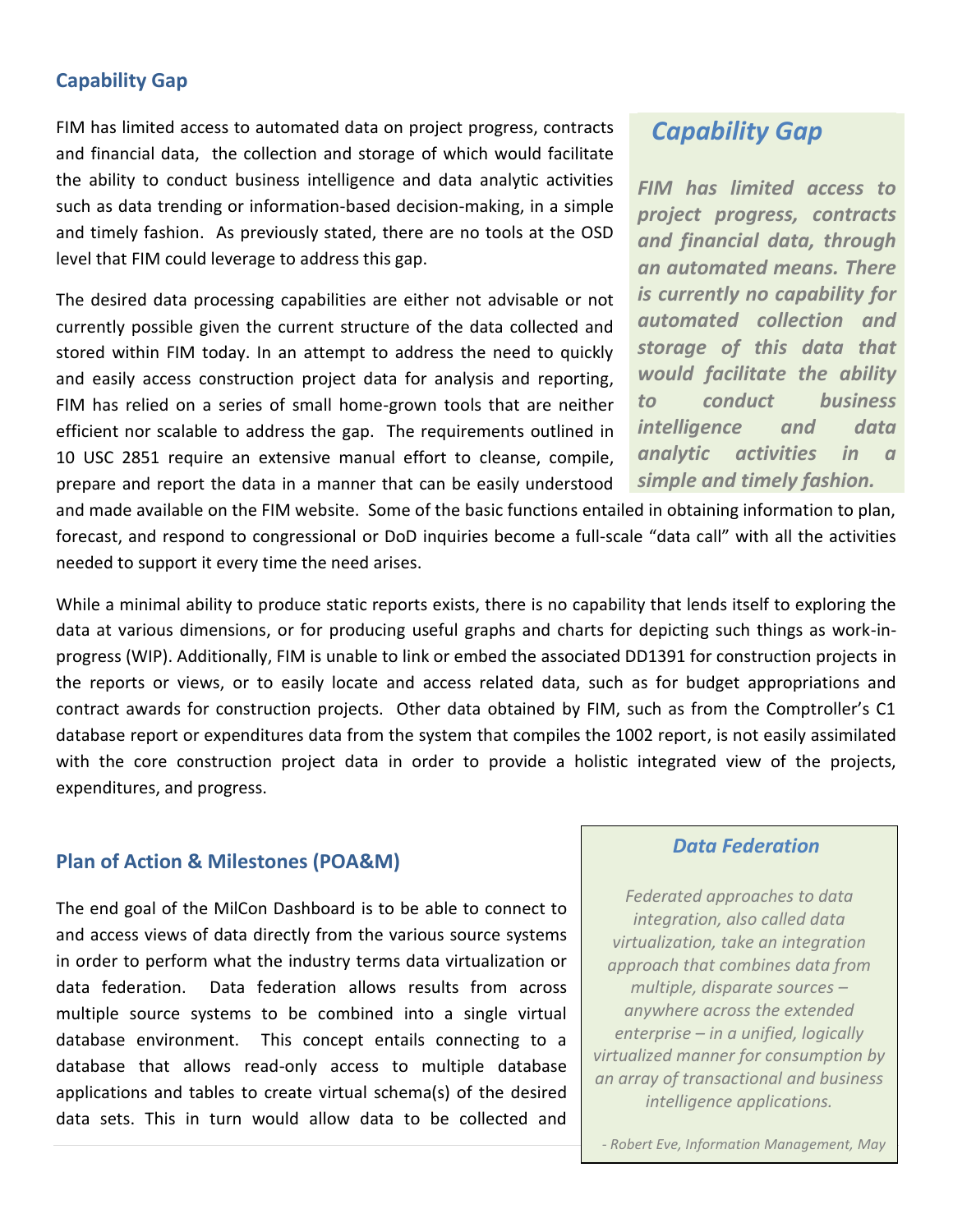comingled together in a single virtual environment, where it can then be manipulated to produce myriad analytic results/reports.

The MilCon Dashboard project is meant to address the gaps identified in this document, and FIM and BSI together have chartered a Working Group in order to identify and address other gaps that could be eliminated by implementing a dashboard capability that houses and integrates real property information comprised of construction, sustainment, and accountability data for the inventory of DoD Real Property Assets.

The lack of access to data that is standardized and integrated into a single repository, as well as the lack of a single source of issuance of unique identifiers for construction projects, is also a hindrance to effective data management. Additionally, there is no single standardized form generator for required construction related forms, such as DD Form 1391 and 1354, for which data could be identified, tracked, and associated with the corresponding construction project and real property asset. Addressing these system gaps would prevent duplication of data, and that would ensure that authorizations, appropriations, obligations, and expenditures are tied to the correct construction project.

To address the gaps identified in this document, a capability for data integration and analytics will be implemented, leveraging existing data and functionality offered by the Data Analytics and Integration Service [DAIS] platform currently in production for the Real Property Community. The MilCon Dashboard capability will enable drilldown capabilities to help FIM users discover and analyze trends and other details using the MilCon project data that is received monthly. This data will be stored in a relational backend database to be made available along with other data received and stored via DAIS, such as Real Property Asset data and Real Property Site data. Receiving data feeds from various other business data sources such as the Defense Procurement Acquisition Program and Comptroller is planned for future phases of the MilCon Dashboard Project in order to expand the repository.

## <span id="page-6-0"></span>**Target Capabilities**

The DoD MilCon Dashboard target environment will provide a comprehensive view of key MilCon project management data ensuring that significant aspects of MilCon planning, design & construction (PD&C) data are visible to the OSD leadership, as well as those responsible for presenting and defending MilCon projects to Congress. The dashboard shall provide near real-time data from authoritative source systems to OSD leadership for analysis while ensuring the transparency and accuracy of the data being reported. The dashboard will also store and link the associated DD 1391 and DD 1354 form data with the applicable construction projects and resultant real property assets.

The dashboard will serve as a repository for the construction project and contract data currently collected via the 2851 Monthly Congressional Reports and will help establish standard data reporting formats and provide online forms and "web services" to facilitate importing the data into a data repository. As part of the Requirements Analysis phase, the BSI team will employ business process reengineering as a means to streamline and simplify the current 10 USC 2851 reporting activities, improving the overall process prior to automating it. The target capability can be expanded to more easily execute other MilCon related data calls,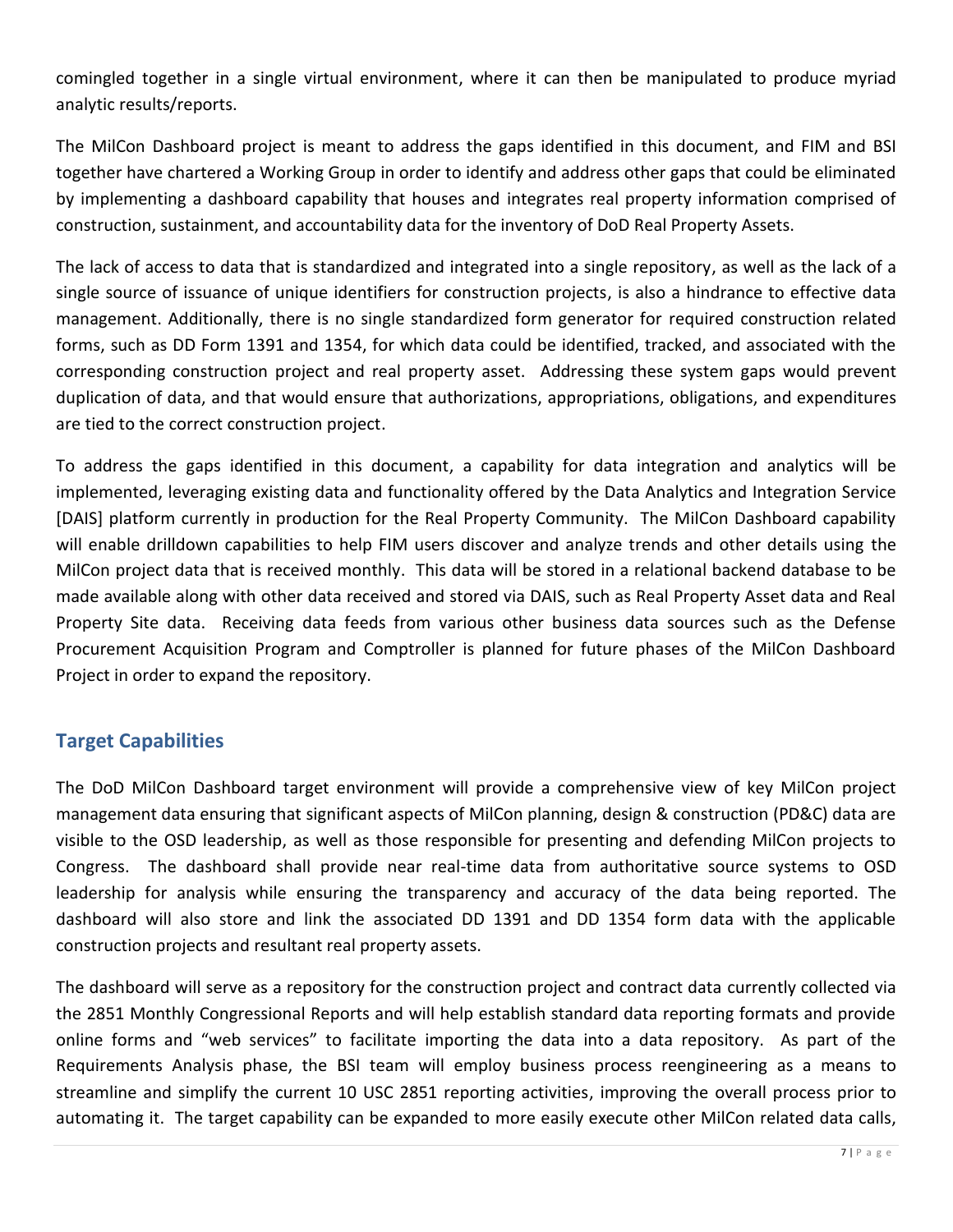as well as to identify other source systems from which data can be replicated and added to the dashboard repository for reporting purposes.

Implementation of the requirements outlined in this document will not only leverage and further enhance the existing capabilities already provided by the DAIS platform, but will:

- Automate the current manual process for monthly reporting and build in basic error checking;
- Open discussions on long term Dashboard capability that will enhance utilization of collected MilCon project data; and
- Plan for necessary adjustments to Components' IT systems as needed, (i.e. append MilCon Project Unique Identifier (MPUID)).

## <span id="page-7-0"></span>**Future Phases**

- Contracts and financial data elements
- MilCon Project Unique ID [MPUID] use across the enterprise (via MilCon Dashboard)

# <span id="page-7-1"></span>**Additional Desired Capabilities**

- WIP curves
- Trend analysis
- Automate and link 1391 and 1354 data
- Notifications
- Drill-down capability
- Stakeholder recommended customizations

# <span id="page-7-2"></span>**Introduction to Appendices**

**Appendix A:** *MilCon 2851 Monthly Report Submission Process Model* - This process model diagram depicts how the dashboard will implement an automated 2851 monthly report submission process.

**Appendix B:** *MilCon 2851 Monthly Report Submission Logical Data Model* - The logical data model describes the MilCon 2851 data in as much detail as possible, without regard to how they will be physically implemented in the database. Features of the logical data model include all entities and relationships among them. All attributes for each entity are specified.

**Appendix C:** *MilCon Dashboard High-Level User Experiences* - User experiences are part of an agile approach that helps shift the focus from writing about requirements to talking about them. All user experiences contribute to a series of conversations about the desired functionality.

**Appendix D:** *MilCon Dashboard Phase 1 Architecture* - Depicts the Phase 1 Architecture for the MilCon Dashboard initiative.

**Appendix E:** *MilCon Dashboard Metadata* - Simply put, metadata is data about data. It is descriptive information about the MilCon 2851 data set, object, or resource, including how it is formatted.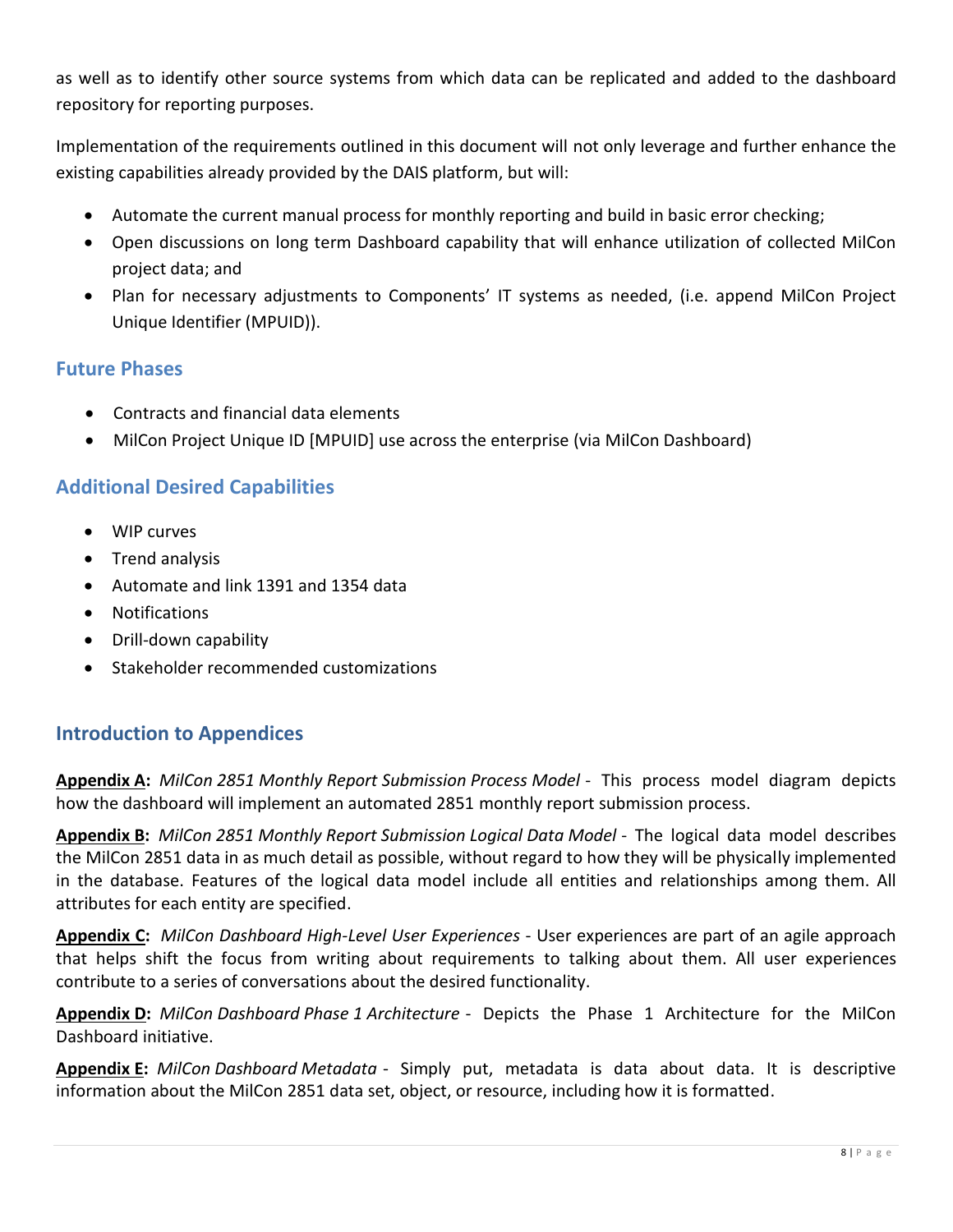**Appendix F:** *MilCon Dashboard Business Rules* - The statement that defines or constrains some aspect of the business. It is intended to assert business structure or to control or influence the behavior of the business.

# APPENDICES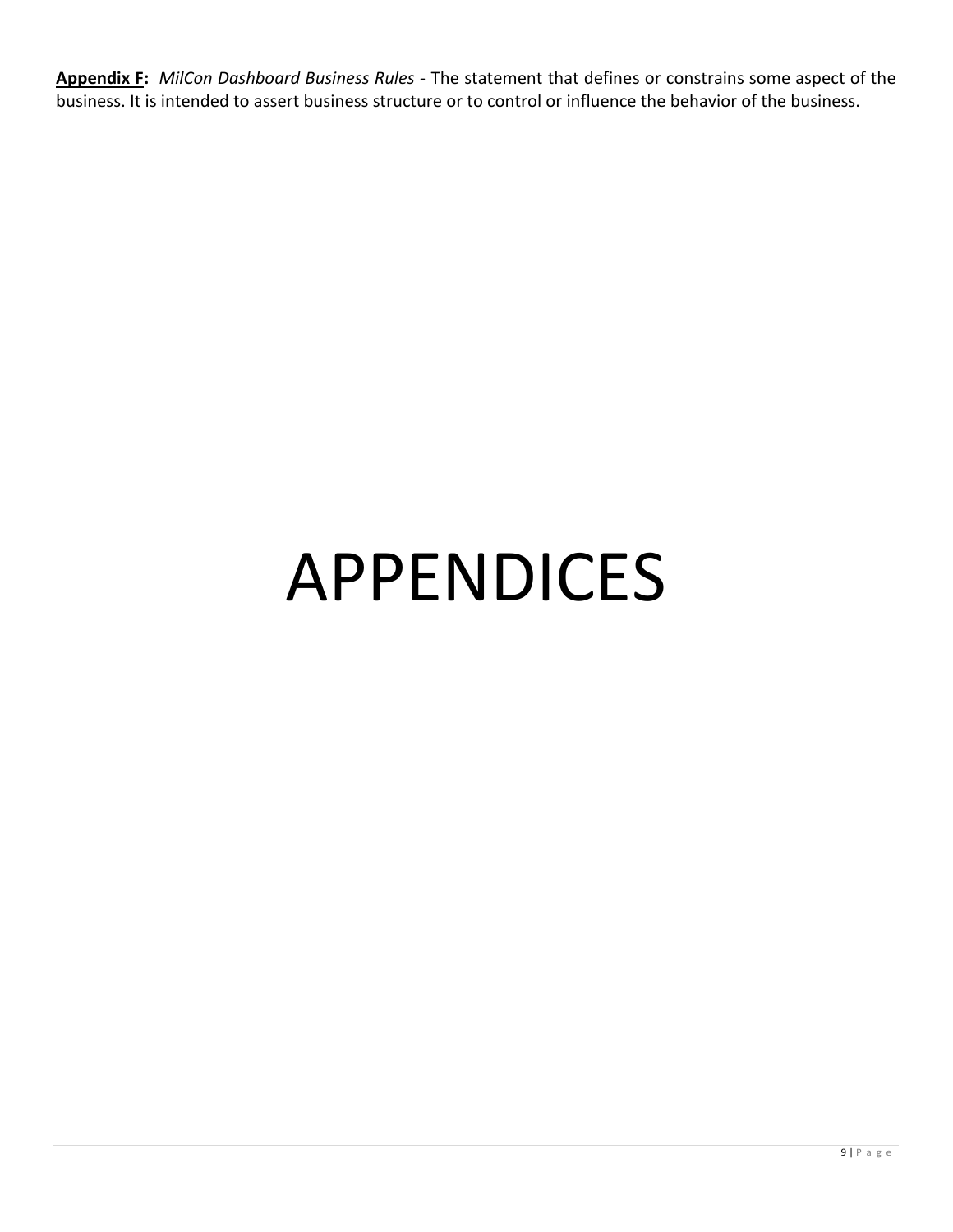# **Appendix A: MilCon 2851 Monthly Report Submission Process Model**

<span id="page-9-0"></span>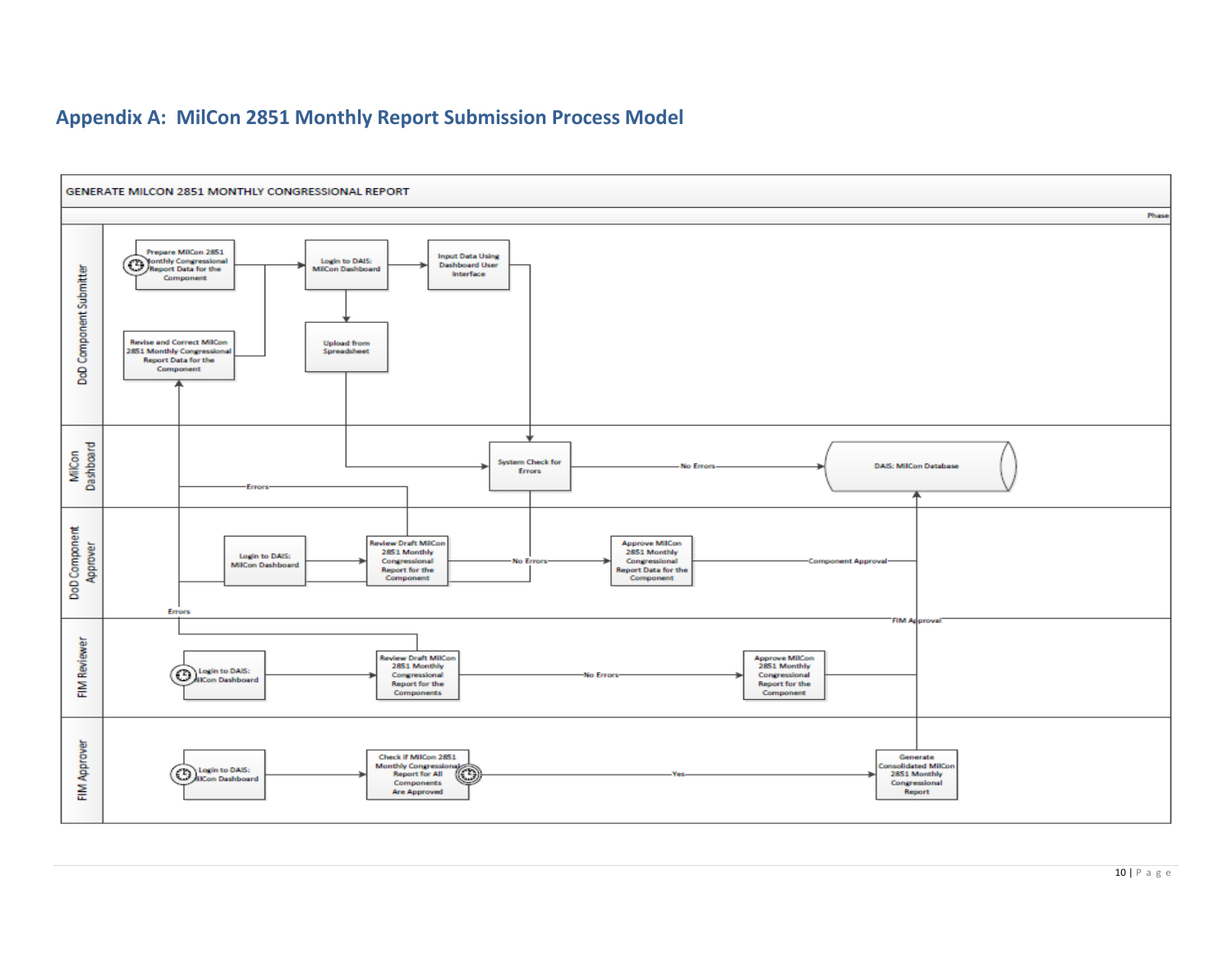# <span id="page-10-0"></span>**Appendix C: MilCon Dashboard High-Level User Experiences**

- As a user I want to access a single repository of MilCon data so that I can query, sort, and generate views, graphs, and reports on MilCon-related project data.
- As an OSD/FIM user I want to receive 2851 monthly report data through the dashboard so that I can store it and use it to perform ad-hoc analysis and reporting.
- As an OSD/FIM user I want to have the capability to create system-generated unique identifiers for each project received and stored in the MilCon dashboard database so that I can enforce uniqueness across all projects stored in the database.
- As an OSD/FIM user I want to be able to retain monthly 2851 report data online in the dashboard for up to 5 years so that I can analyze data trends.
- As an OSD/FIM user I want to store each month's 2851 report data submitted by each Component so that I can produce graphs that depict monthly progress of MilCon projects.
- As an OSD user I want to access/view all months of 2851 data so that I can create queries and standard reports on Department-wide MilCon projects.
- As an OSD/FIM user I want the capability to invoke a Service that would generate predefined congressionally mandated reports and post them to the FIM website.
- As an OSD/FIM user I want to receive data from ad-hoc data calls through the dashboard so I can store and use the data for analysis and reporting.
- As the product owner I want an analysis of alternatives conducted so that I can select the most cost-effective, comprehensive dashboard front-end capability.
- As a user I want to log into the dashboard site using my CAC and a password.
- As a Component user I want to request a user account so I can access and use the MilCon dashboard.
- As a MilCon dashboard "Component user" I want to access and use an online web form so that I can complete and submit my monthly congressional report to the dashboard.
- As a MilCon dashboard "Component user" I want the ability to submit my monthly congressional report to the dashboard using a web service.
- As a MilCon dashboard "Component user" I want the ability to upload my data in the existing structured file format (Excel) so that I can submit my monthly congressional report to the dashboard.
- As a Component user I want the ability to choose from a pick list or dropdown for data fields such as Component, Organization, State, Country, and Installation so I can quickly complete the form in accordance with data standards and business rules.
- As a Component user I want the online form to prepopulate with data I have previously submitted in the last monthly report I saved in the dashboard database so that I can enter only the data that is new or changed for the current month's submission.
- As a Component user I want the option to 'save' the form data so that I can return to the dashboard to continue data entry on an incomplete submission.
- As a Component user I want to access calendar as a date-picker so that I can select and enter dates when I am completing my monthly report submission.
- As a Component user I want the ability to enter dollar amounts using a predefined format so that I can quickly complete the monthly report submission process.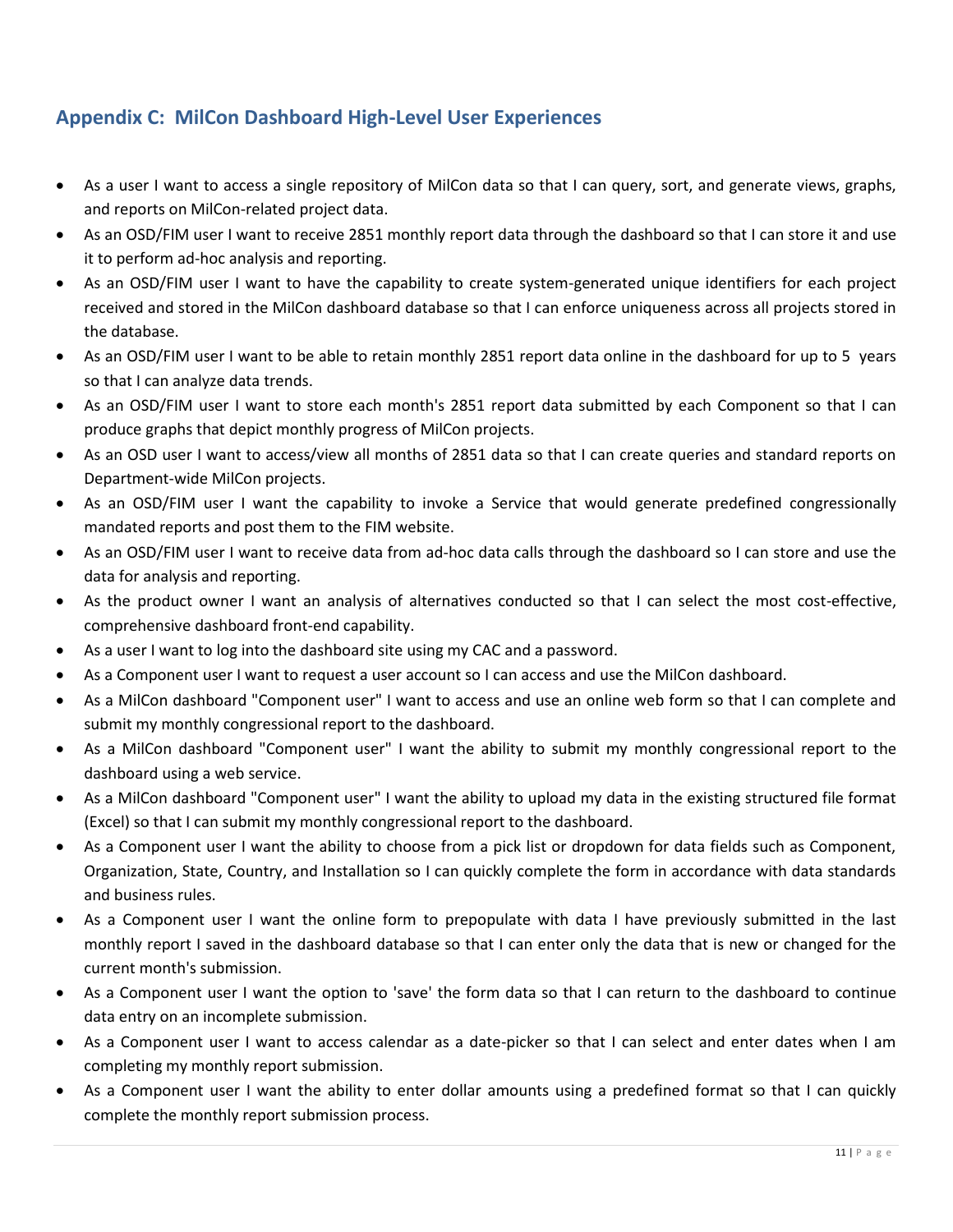- As a Component user I want to access a predefined online web-form for the monthly congressional report so I can submit the required monthly data.
- As a Component user I want to export my monthly submission to the monthly congressional report Excel template so that I can post to the specified FIM or external website.
- As a MilCon dashboard "OSD user" I want to access, view and analyze all 2851 report data submitted monthly so I can perform detailed analysis and project tracking.
- As a MilCon dashboard "OSD user" I want to access, view and analyze all MilCon 1391 form data so I can perform detailed analysis.
- As a user I want to an active URL for the associated 1391 that exists for a project stored with the 2851 MilCon project data so that I can view the 1391 upon request.
- As a MilCon dashboard Component user I want the ability to continue to use my 1391 project number that's linked to the MPUID in the dashboard so that I don't have to modify my backend systems to accommodate MPUID in Phase 1.
- As a MilCon dashboard OSD user I want the ability to generate a dashboard view of charts, graphs, totals and summaries for specified data fields for specified points in time so that I can assess MilCon project progress.
- As a MilCon dashboard OSD user I want the ability to post predefined summary MilCon data on a public-facing website for viewing by the general public so that I can meet the congressional mandate.
- As a "Component user" I want to enter my 1391 data so I can obtain a system-generated Department-wide MilCon Project Unique Identifier [MPUID].
- As an "OSD/FIM user" I want the dashboard to assign a MilCon Project Unique ID (MPUID) for a 1391 MilCon project that does not already have an MPUID assigned in the dashboard, so that the dashboard can enforce and ensure that all MilCon projects in the dashboard are uniquely identified.
- As an "OSD/FIM user" I want to parse and store the data captured on each 1391 completed and submitted for a MilCon project so that the dashboard can provide data analytic and business intelligence capabilities.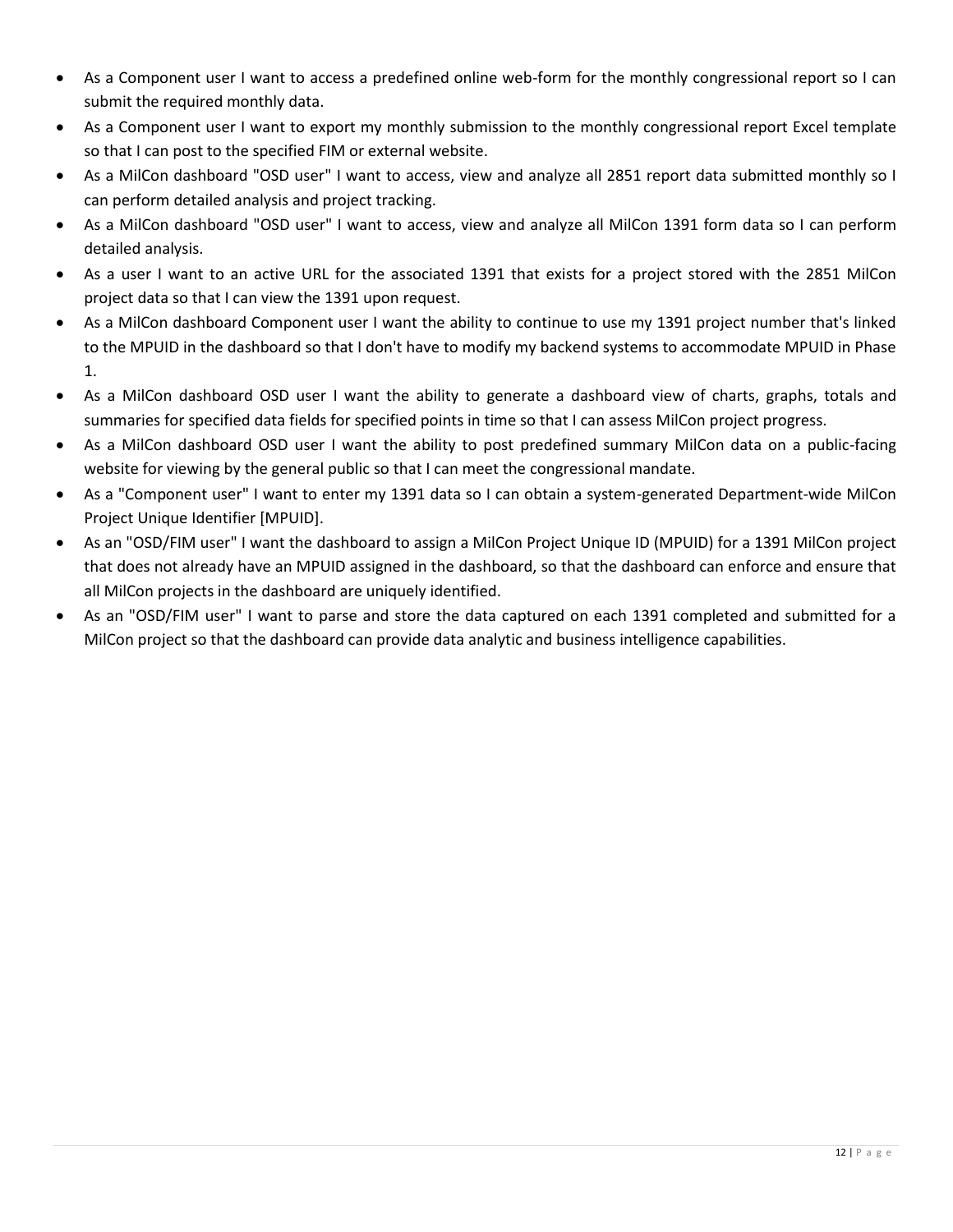# MilCon Architecture - Phase 1

<span id="page-12-0"></span>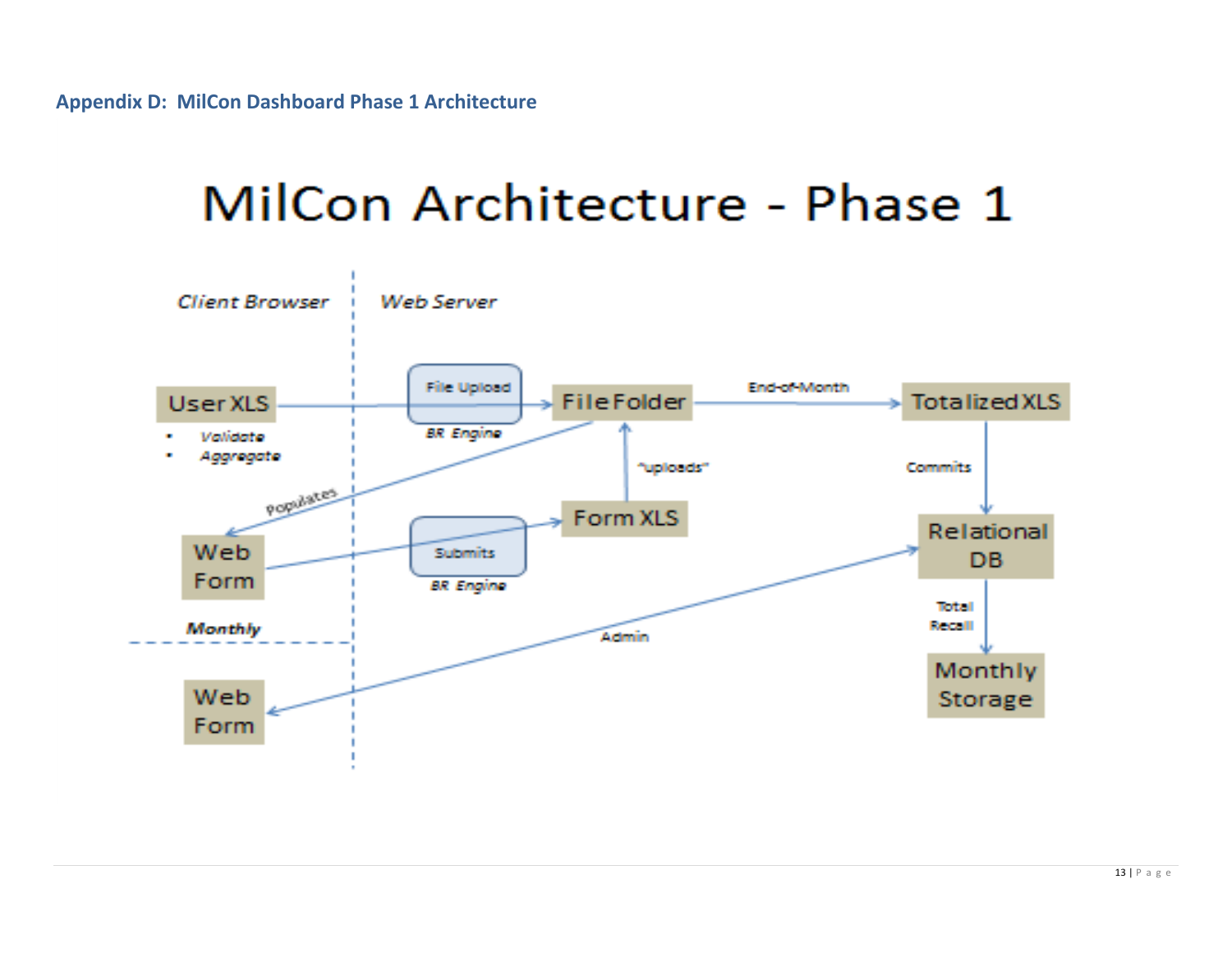# **Appendix E: MilCon Dashboard Metadata**

<span id="page-13-0"></span>

| <b>2851 Tab</b> | 2851 Template<br><b>Field Name</b>   | <b>Term Name</b>                    | <b>Proposed Definition</b>                                                                                                                                                                                                                                       | Proposed<br><b>Data</b><br><b>Type/Size</b> | Proposed<br><b>Null</b><br><b>Option</b> | <b>Pick List</b> | <b>BSI LDM Mapping</b>                                                                                                                                                                     |
|-----------------|--------------------------------------|-------------------------------------|------------------------------------------------------------------------------------------------------------------------------------------------------------------------------------------------------------------------------------------------------------------|---------------------------------------------|------------------------------------------|------------------|--------------------------------------------------------------------------------------------------------------------------------------------------------------------------------------------|
| SYSTEM          |                                      | <b>Report Submission Date</b>       | The calendar date on which a<br>complete 10 USC 2851 report<br>is submitted/recorded into<br>DAIS.                                                                                                                                                               | <b>DATE</b>                                 | <b>NULL</b>                              | <b>NA</b>        | MILCON-2851-REPORT-SUBMISSION:<br>MILCON_2851_Report_Submission_Date                                                                                                                       |
|                 |                                      |                                     |                                                                                                                                                                                                                                                                  |                                             |                                          |                  |                                                                                                                                                                                            |
| PROJECT         |                                      | MilCon Project Unique<br>Identifier | The designator that<br>distinguishes one construction<br>project from another.                                                                                                                                                                                   | VARCHAR2(<br>6)                             | <b>NOT NULL</b>                          | <b>NA</b>        | MILCON-PROJECT-IDENTIFICATION:<br>MILCON Project Unique Identifier<br>(PK)[Concatenated PK:<br>MILCON_Project_Number +<br>MILCON_Project_Fiscal_Year +<br>REAL_PROPERTY_ORGANIZATION_CODE] |
| PROJECT         |                                      | Report Month Year                   | The calendar month and year<br>on which the data in the 10<br>USC 2851 report was approved<br>for submission by the<br>sponsoring entity.                                                                                                                        | <b>DATE</b>                                 | <b>NOT NULL</b>                          | <b>NA</b>        | MILCON-PROJECT-INFORMATION:<br>MILCON_Project_Data_Month_Year (PK)                                                                                                                         |
| <b>PROJECT</b>  | Project Data As<br>Of Date           | Project Data As Of Date             | The calendar date on which<br>the project data was last<br>updated.                                                                                                                                                                                              | <b>DATE</b>                                 | <b>NULL</b>                              | <b>NA</b>        | MILCON-PROJECT-INFORMATION:<br>MILCON_Project_Data_As_Of_Date                                                                                                                              |
| <b>PROJECT</b>  | <b>Project Fiscal</b><br>Year        | Project Fiscal Year                 | The 4-digit fiscal year when a<br>project was originally<br>authorized.                                                                                                                                                                                          | INTEGER(4)                                  | <b>NOT NULL</b>                          | <b>NA</b>        | MILCON-PROJECT-IDENTIFICATION:<br>MILCON_Project_Fiscal_Year                                                                                                                               |
| <b>PROJECT</b>  | Project Sponsor<br>Component<br>Name | Project Sponsor<br>Component Code   | The code for the Military<br>Department, DoD Agency, or<br>Combatant Command, or<br>other organizational entity<br>that originates, sponsors,<br>funds the construction project,<br>and has statutory reporting<br>responsibility for the 10 USC<br>2851 report. | VARCHAR2(<br>6)                             | <b>NOT NULL</b>                          | Organiza<br>tion | MILCON-PROJECT-IDENTIFICATION: REAL-<br>PROPERTY-ORGANIZATION CODE (FK) -><br>REAL-PROPERTY-ORGANIZATION: REAL<br>PROPERTY ORGANIZATION CODE (PK)                                          |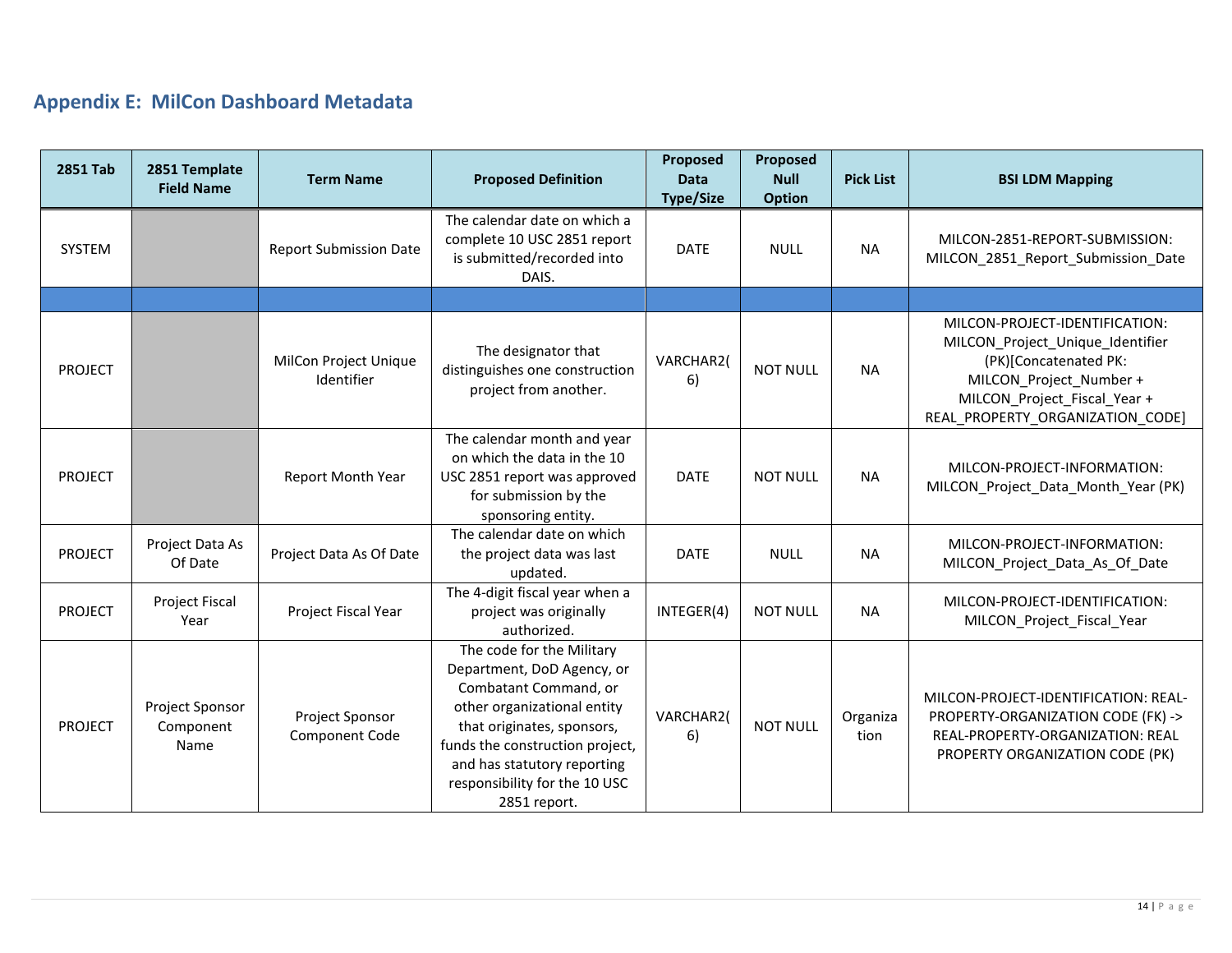| <b>2851 Tab</b>                            | 2851 Template<br><b>Field Name</b>              | <b>Term Name</b>                                                                                                                                                                                          | <b>Proposed Definition</b>                                                                                                                                                                                                                                                                   | Proposed<br><b>Data</b><br><b>Type/Size</b> | Proposed<br><b>Null</b><br><b>Option</b> | <b>Pick List</b>                                                                                                                                                                       | <b>BSI LDM Mapping</b>                                                                                                                                             |
|--------------------------------------------|-------------------------------------------------|-----------------------------------------------------------------------------------------------------------------------------------------------------------------------------------------------------------|----------------------------------------------------------------------------------------------------------------------------------------------------------------------------------------------------------------------------------------------------------------------------------------------|---------------------------------------------|------------------------------------------|----------------------------------------------------------------------------------------------------------------------------------------------------------------------------------------|--------------------------------------------------------------------------------------------------------------------------------------------------------------------|
|                                            |                                                 | Project Sponsor<br><b>Component Name</b>                                                                                                                                                                  | The common identification or<br>name for the Military<br>Department, DoD Agency, or<br>Combatant Command, or<br>other organizational entity<br>that originates, sponsors,<br>funds the construction project,<br>and has statutory reporting<br>responsibility for the 10 USC<br>2851 report. | VARCHAR2(<br>200)                           | <b>NULL</b>                              | Organiza<br>tion                                                                                                                                                                       | MILCON-PROJECT-IDENTIFICATION: REAL-<br>PROPERTY-ORGANIZATION CODE (FK) -><br>REAL-PROPERTY-ORGANIZATION: REAL<br>PROPERTY ORGANIZATION NAME                       |
| Construction<br>PROJECT<br>Project Type    | <b>Construction Project</b><br><b>Type Code</b> | The code that identifies the<br>type of a construction project.                                                                                                                                           | VARCHAR2(<br>4)                                                                                                                                                                                                                                                                              | <b>NOT NULL</b>                             | Construc<br>tion<br>Project<br>Type      | MILCON-PROJECT-INFORMATION:<br>MILCON_Construction_Project_Type_Code<br>(FK) -> MILCON-CONSTRUCTION-PROJECT-<br>TYPE:<br>MILCON_Construction_Project_Type_Code<br>(PK)                 |                                                                                                                                                                    |
|                                            |                                                 | <b>Construction Project</b><br><b>Type Name</b>                                                                                                                                                           | The common identification or<br>name corresponding to the<br>type of a construction project.                                                                                                                                                                                                 | VARCHAR2(<br>60)                            | <b>NULL</b>                              | Construc<br>tion<br>Project<br>Type                                                                                                                                                    | MILCON-PROJECT-INFORMATION:<br>MILCON_Construction_Project_Type_Code<br>(FK) -> MILCON-CONSTRUCTION-PROJECT-<br>TYPE:<br>MILCON_Construction_Project_Type_Nam<br>e |
| <b>PROJECT</b>                             |                                                 | <b>State Code</b>                                                                                                                                                                                         | The 2-digit USPS abbreviations<br>for the US States, Possessions<br>and Territories where the<br>project is executed. Examples:<br>"VA" for Virginia, "PR" for<br>Puerto Rico.                                                                                                               | VARCHAR2(<br>2)                             | <b>NOT NULL</b>                          | <b>USPS</b><br>(State)                                                                                                                                                                 | MILCON-PROJECT-INFORMATION:<br><b>COUNTRY DIVISION CODE (FK) -&gt;</b><br>COUNTRY-DIVISION: COUNTRY DIVISION<br>CODE (PK)                                          |
|                                            | State                                           | <b>State Name</b>                                                                                                                                                                                         | The common identification or<br>name for the US States,<br>Possessions and Territories<br>where the project is executed.<br>Examples: Virginia, Puerto<br>Rico.                                                                                                                              | VARCHAR2(<br>80)                            | <b>NULL</b>                              | <b>USPS</b><br>(State)                                                                                                                                                                 | MILCON-PROJECT-INFORMATION:<br><b>COUNTRY DIVISION CODE (FK) -&gt;</b><br>COUNTRY-DIVISION: COUNTRY DIVISION<br>PRIMARY NAME                                       |
| PROJECT<br>Project Country Code<br>Country |                                                 | The 3-digit Geopolitical<br>Entities, Names, and Codes<br>(GENC) Standard code for the<br>VARCHAR2(<br>country where the project is<br>3)<br>executed. Examples: "ALA" for<br>Albania, "DEU" for Germany. |                                                                                                                                                                                                                                                                                              | <b>NOT NULL</b>                             | <b>GENC</b><br>(Country)                 | MILCON-PROJECT-INFORMATION:<br><b>COUNTRY DEPARTMENT OF DEFENSE</b><br>TRIGRAPH CODE (FK) -> COUNTRY-<br>DEPARTMENT-OF-DEFENSE: COUNTRY<br>DEPARTMENT OF DEFENSE TRIGRAPH<br>CODE (PK) |                                                                                                                                                                    |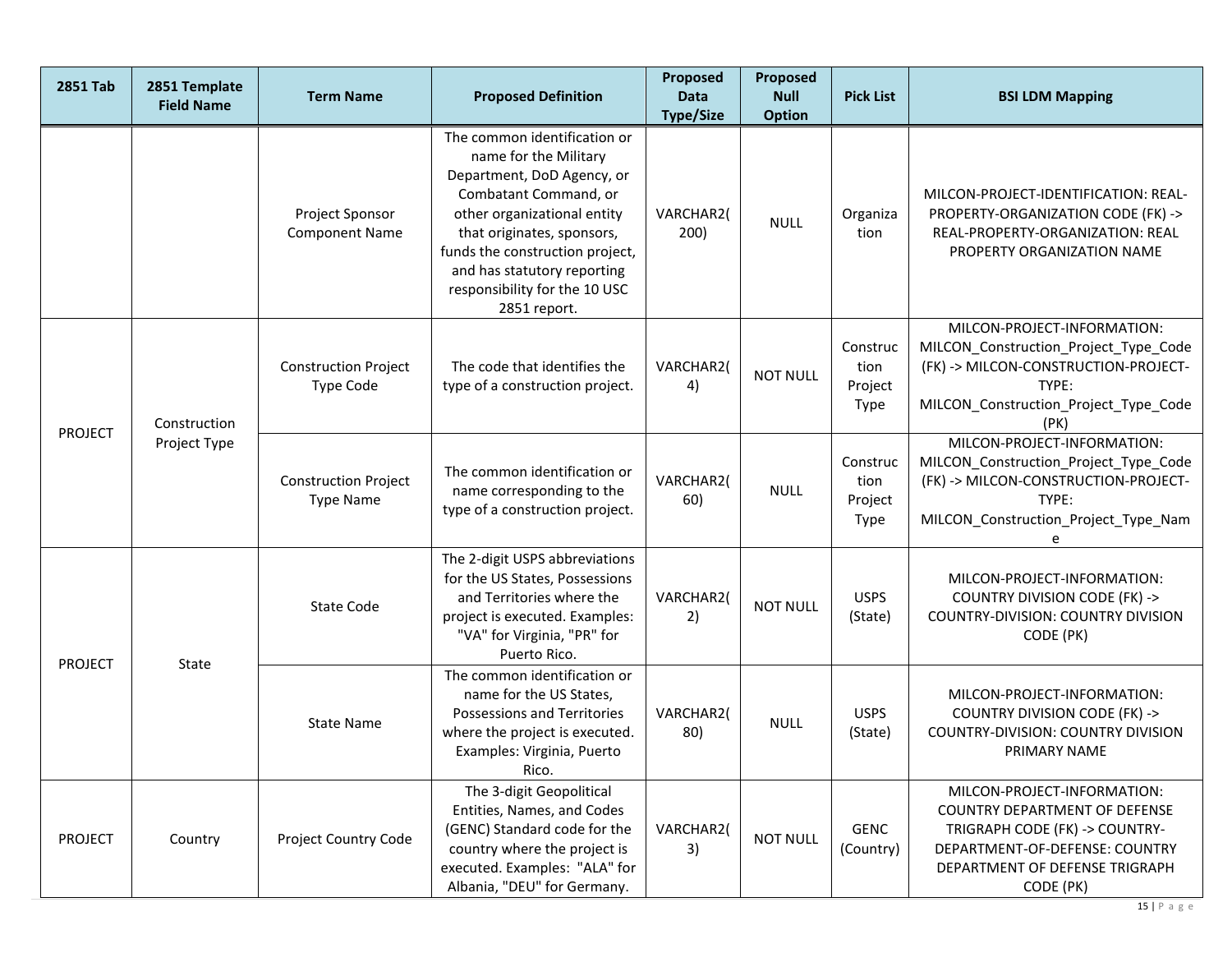| <b>2851 Tab</b>                                                                 | 2851 Template<br><b>Field Name</b>                   | <b>Term Name</b>                                                                                 | <b>Proposed Definition</b>                                                                                                                                                                        | Proposed<br><b>Data</b><br><b>Type/Size</b> | Proposed<br><b>Null</b><br><b>Option</b> | <b>Pick List</b>                                                                                                                          | <b>BSI LDM Mapping</b>                                                                                                                                                |
|---------------------------------------------------------------------------------|------------------------------------------------------|--------------------------------------------------------------------------------------------------|---------------------------------------------------------------------------------------------------------------------------------------------------------------------------------------------------|---------------------------------------------|------------------------------------------|-------------------------------------------------------------------------------------------------------------------------------------------|-----------------------------------------------------------------------------------------------------------------------------------------------------------------------|
|                                                                                 |                                                      | <b>Project Country Name</b>                                                                      | The Geopolitical Entities,<br>Names, and Codes (GENC)<br>Standard name for the country<br>where the project is executed.<br>Examples: Albania, Germany.                                           | VARCHAR2(<br>80)                            | <b>NULL</b>                              | <b>GENC</b><br>(Country)                                                                                                                  | MILCON-PROJECT-INFORMATION:<br><b>COUNTRY DEPARTMENT OF DEFENSE</b><br>TRIGRAPH CODE (FK) -> COUNTRY-<br>DEPARTMENT-OF-DEFENSE: COUNTRY<br>DEPARTMENT OF DEFENSE NAME |
| <b>Real Property</b><br>Site Unique<br><b>PROJECT</b><br>Identifier<br>(RPSUID) | <b>Real Property Site</b><br>Unique Identifier       | The unique identifier used to<br>permanently identify the Site<br>where the project is executed. | NUMBER(6,<br>$\left( 0\right)$                                                                                                                                                                    | <b>NOT NULL</b>                             | <b>RPSUID</b>                            | MILCON-PROJECT-INFORMATION:<br>REAL_PROPERTY_SITE_UNIQUE_IDENTIFIER<br>(FK) -> DAIS-SITE:<br>REAL_PROPERTY_SITE_UNIQUE_IDENTIFIER<br>(PK) |                                                                                                                                                                       |
|                                                                                 |                                                      | Real Property Site Name                                                                          | The common identification or<br>name for the Site where the<br>project is executed.                                                                                                               | VARCHAR(1<br>00)                            | <b>NULL</b>                              | <b>RPSUID</b>                                                                                                                             | MILCON-PROJECT-INFORMATION:<br>REAL_PROPERTY_SITE_UNIQUE_IDENTIFIER<br>(FK) -> DAIS-SITE: SITE-NAME                                                                   |
| <b>PROJECT</b>                                                                  | Project Number                                       | Project Number                                                                                   | The Service-specific unique<br>designator assigned at the<br>initial appropriation for a<br>construction requirement.                                                                             | VARCHAR2(<br>20)                            | <b>NOT NULL</b>                          | <b>NA</b>                                                                                                                                 | MILCON-PROJECT-IDENTIFICATION:<br>MILCON_Project_Number                                                                                                               |
| <b>PROJECT</b>                                                                  | Project Title                                        | Project Title                                                                                    | The common text<br>identification, phrase or name<br>used to refer to a construction<br>project.                                                                                                  | VARCHAR2(<br>200)                           | <b>NULL</b>                              | <b>NA</b>                                                                                                                                 | MILCON-PROJECT-INFORMATION:<br>MILCON_Project_Title                                                                                                                   |
| <b>PROJECT</b>                                                                  | Sub-Project<br>Number                                | Sub-Project Number                                                                               | The Service-specific designator<br>that uniquely identifies an<br>increment of an established<br>military construction project.                                                                   | VARCHAR2(<br>20)                            | <b>NULL</b>                              | <b>NA</b>                                                                                                                                 | MILCON-PROJECT-IDENTIFICATION:<br>Parent_Project.MILCON_Project_Unique_Id<br>entifier                                                                                 |
| PROJECT                                                                         | <b>Real Property</b><br>Unique Identifier<br>(RPUID) | <b>Real Property Unique</b><br>Identifier                                                        | A non-intelligent code used to<br>permanently and uniquely<br>identify a real property asset.                                                                                                     | <b>NUMBER</b><br>(18, 0)                    | <b>NOT NULL</b>                          | <b>RPUID</b>                                                                                                                              | MILCON-PROJECT-INFORMATION:<br>REAL_PROPERTY_UNIQUE_IDENTIFIER (FK)<br>-> REAL-PROPERTY-ASSET:<br>REAL_PROPERTY_UNIQUE_IDENTIFIER (PK)                                |
| <b>PROJECT</b>                                                                  | <b>Diverted Funds</b><br>Amount                      | Diverted Funds Amount                                                                            | The total amount of funds<br>from a project, in US Dollars,<br>used for Congressionally-<br>approved reprogramming<br>actions, commonly referred to<br>as above-threshold<br>reprogramming (ATR). | NUMBER(16<br>, 2)                           | <b>NULL</b>                              | <b>NA</b>                                                                                                                                 | MILCON-PROJECT-INFORMATION:<br>MILCON Fund Total Diverted Amount                                                                                                      |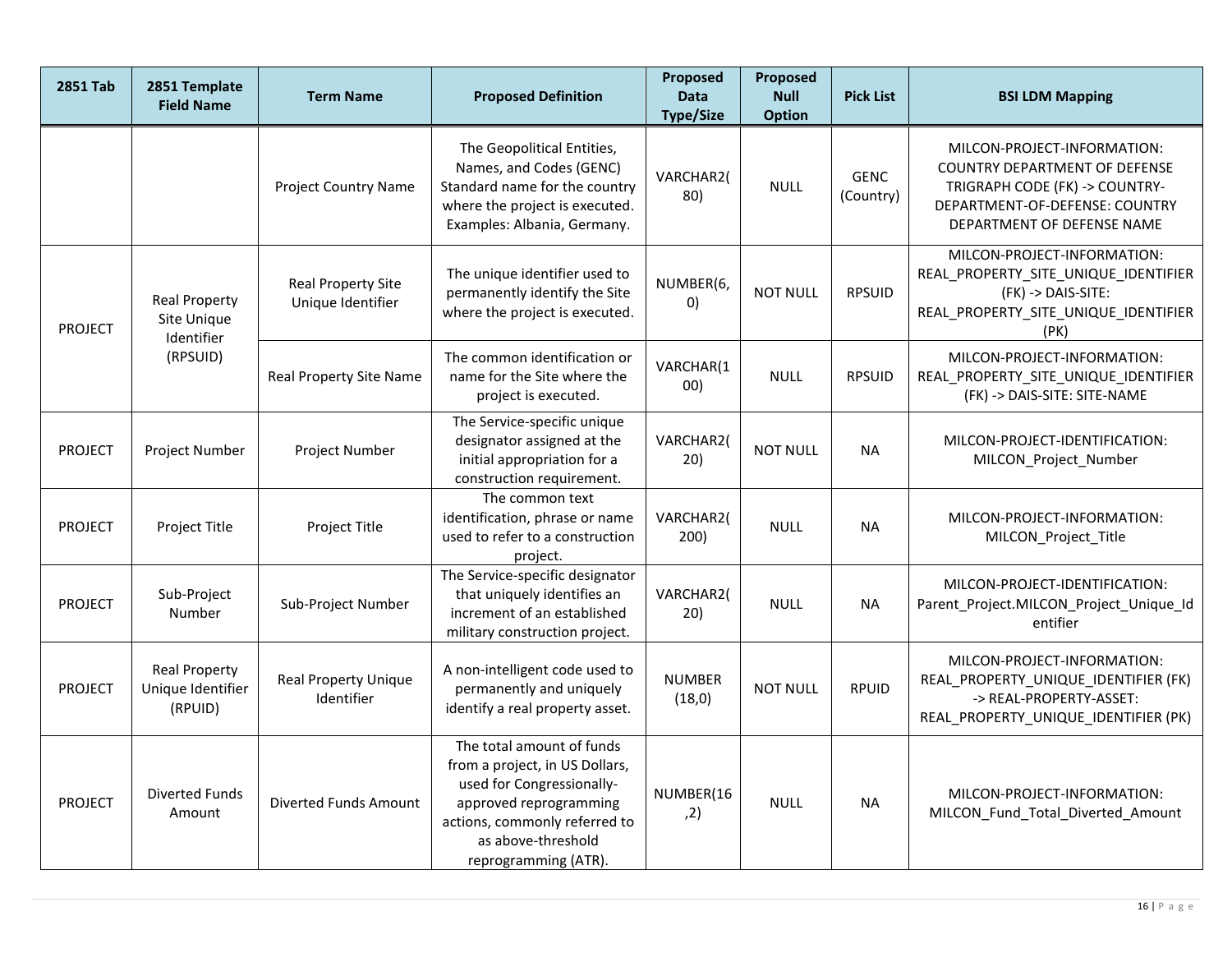| <b>2851 Tab</b>                                      | 2851 Template<br><b>Field Name</b>                 | <b>Term Name</b>                                       | <b>Proposed Definition</b>                                                                                                                          | Proposed<br><b>Data</b><br><b>Type/Size</b> | Proposed<br><b>Null</b><br><b>Option</b> | <b>Pick List</b> | <b>BSI LDM Mapping</b>                                                                                                                                               |
|------------------------------------------------------|----------------------------------------------------|--------------------------------------------------------|-----------------------------------------------------------------------------------------------------------------------------------------------------|---------------------------------------------|------------------------------------------|------------------|----------------------------------------------------------------------------------------------------------------------------------------------------------------------|
|                                                      |                                                    | <b>Recipient Diverted Fund</b><br>Amount               | The amount of funds per<br>recipient, in US Dollars, used<br>for Congressionally-approved<br>reprogramming actions,<br>commonly referred to as ATR. | NUMBER(16<br>, 2)                           | <b>NULL</b>                              | <b>NA</b>        | MILCON-DIVERTED-FUND-RECIPIENT-<br><b>INFORMATION:</b><br>MILCON_Diverted_Fund_Per_Recipient_A<br>mount                                                              |
| <b>Diverted Funds</b><br><b>PROJECT</b><br>Recipient |                                                    | Diverted Fund Recipient<br>Project Number              | The designator for a military<br>construction project that<br>identifies the project that will<br>receive the diverted funds.                       | VARCHAR2(<br>20)                            | <b>NULL</b>                              | <b>NA</b>        | MILCON-DIVERTED-FUND-RECIPIENT-<br><b>INFORMATION:</b><br>MILCON_Diverted_Fund_Recipient_Project<br>Number                                                           |
|                                                      |                                                    | Diverted Fund Recipient<br>Text                        | The common identification or<br>name for the recipient of<br>diverted funds if a Project<br>Number is not applicable.                               | VARCHAR2(<br>100)                           | <b>NULL</b>                              | <b>NA</b>        | MILCON-DIVERTED-FUND-RECIPIENT-<br><b>INFORMATION:</b><br>MILCON_Diverted_Fund_Recipient_Text                                                                        |
| <b>PROJECT</b>                                       | <b>Diverted Funds</b><br><b>Recipient RPSUID</b>   | <b>Diverted Funds</b><br><b>Recipient RPSUID</b>       | The identifier that uniquely<br>identifies the Site that is the<br>recipient of diverted funds.                                                     | NUMBER(6,<br>O)                             | <b>NULL</b>                              | <b>RPSUID</b>    | MILCON-DIVERTED-FUND-RECIPIENT-<br><b>INFORMATION:</b><br>REAL_PROPERTY_SITE_UNIQUE_IDENTIFIER<br>(FK) -> DAIS-SITE:<br>REAL_PROPERTY_SITE_UNIQUE_IDENTIFIER<br>(PK) |
| <b>PROJECT</b>                                       | Construction<br><b>Start Date</b>                  | <b>Construction Start Date</b>                         | The calendar date when<br>construction on a project is<br>scheduled to begin or actually<br>started.                                                | <b>DATE</b>                                 | <b>NULL</b>                              | <b>NA</b>        | MILCON-PROJECT-CONSTRUCTION:<br>MILCON Construction Start Date                                                                                                       |
| <b>PROJECT</b>                                       | Original<br>Construction<br><b>Completion Date</b> | <b>Original Construction</b><br><b>Completion Date</b> | The calendar date stipulated in<br>the awarded contract when<br>construction for a project is<br>expected to be completed.                          | <b>DATE</b>                                 | <b>NULL</b>                              | <b>NA</b>        | MILCON-PROJECT-CONSTRUCTION:<br>MILCON_Construction_Original_Completio<br>n_Date                                                                                     |
| <b>PROJECT</b>                                       | Current<br>Construction<br><b>Completion Date</b>  | <b>Current Construction</b><br><b>Completion Date</b>  | The calendar date when<br>construction for a project is<br>currently estimated to be<br>completed.                                                  | <b>DATE</b>                                 | <b>NULL</b>                              | <b>NA</b>        | MILCON-PROJECT-CONSTRUCTION:<br>MILCON_Construction_Current_Completio<br>n_Date                                                                                      |
| <b>PROJECT</b>                                       | Construction<br>Percent<br>Complete                | <b>Construction Percent</b><br>Complete                | The quantity of physical<br>construction completed,<br>expressed as a percentage, for<br>a military construction project<br>at a point in time.     | NUMBER(3,<br>$\left( 0\right)$              | <b>NULL</b>                              | <b>NA</b>        | MILCON-PROJECT-CONSTRUCTION:<br>MILCON_Project_Percent_Complete                                                                                                      |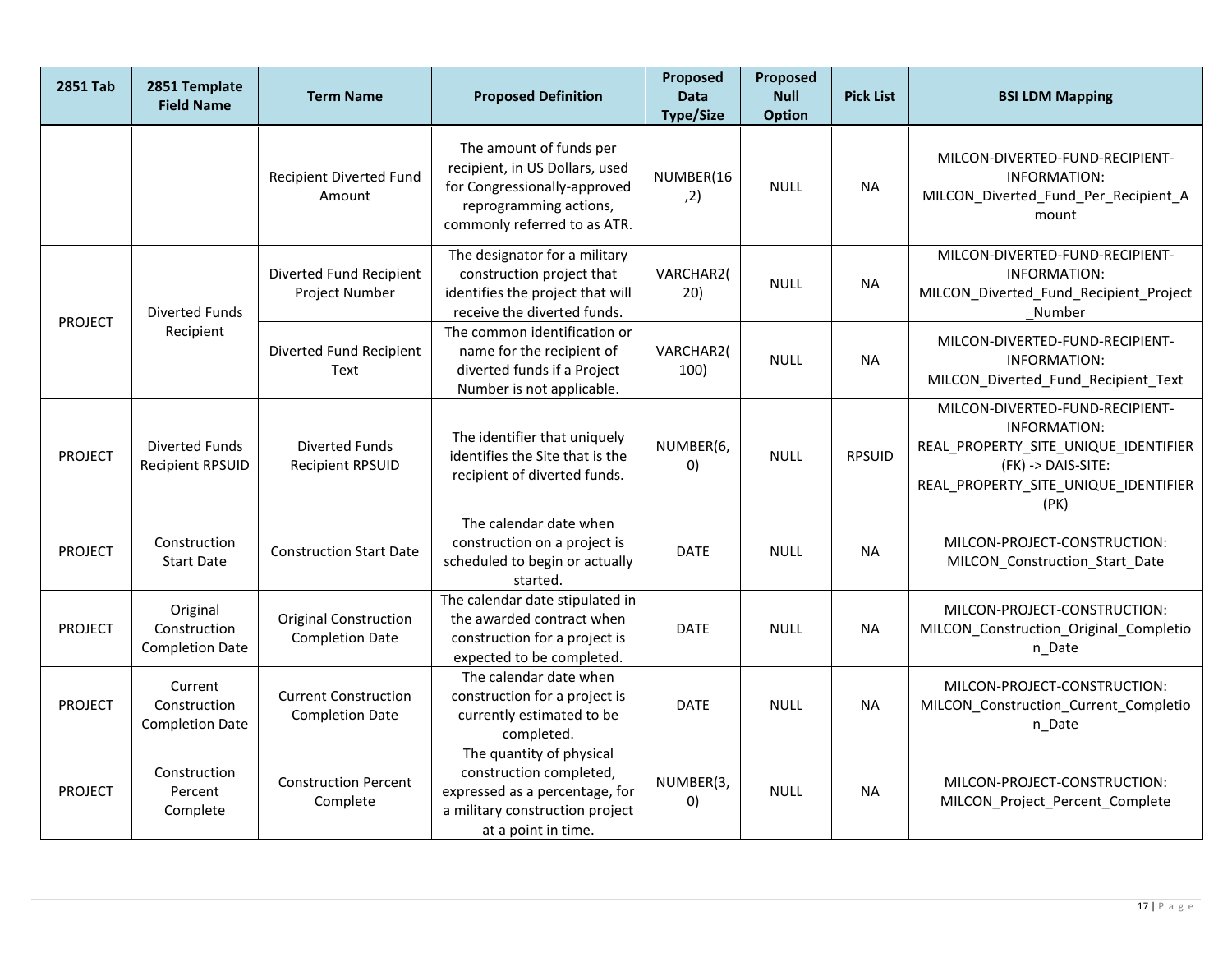| <b>2851 Tab</b> | 2851 Template<br><b>Field Name</b> | <b>Term Name</b>                     | <b>Proposed Definition</b>                                                                                                      | <b>Proposed</b><br><b>Data</b><br><b>Type/Size</b> | Proposed<br><b>Null</b><br><b>Option</b> | <b>Pick List</b> | <b>BSI LDM Mapping</b>                                                                                                                                                                             |
|-----------------|------------------------------------|--------------------------------------|---------------------------------------------------------------------------------------------------------------------------------|----------------------------------------------------|------------------------------------------|------------------|----------------------------------------------------------------------------------------------------------------------------------------------------------------------------------------------------|
| PROJECT         | RPA Placed-In-<br>Service Date     | RPA Placed-In-Service<br>Date        | The planned or actual calendar<br>date on which the real<br>property asset is available for<br>use by DoD.                      | <b>DATE</b>                                        | <b>NULL</b>                              | <b>NA</b>        | MILCON-PROJECT-CONSTRUCTION:<br>RPA_Placed_In_Service_Date                                                                                                                                         |
| <b>PROJECT</b>  | <b>Project Remarks</b>             | <b>Project Remarks</b>               | A narrative used to provide<br>additional details and<br>clarifying information for a<br>construction project.                  | VARCHAR2(<br>2000)                                 | <b>NULL</b>                              | <b>NA</b>        | MILCON-PROJECT-INFORMATION:<br>MILCON_Project Remarks_Text                                                                                                                                         |
| <b>PROJECT</b>  |                                    | Project Document                     | A recorded information used<br>to provide supporting details<br>and information for a<br>construction project.                  | VARCHAR2(<br>16)                                   | <b>NULL</b>                              | <b>NA</b>        | MILCON-DOCUMENT: Document_Identifier<br>(FK) -> DOCUMENT: Document_Identifier<br>(PK)                                                                                                              |
|                 |                                    |                                      |                                                                                                                                 |                                                    |                                          |                  |                                                                                                                                                                                                    |
| <b>CONTRACT</b> | Contract Data As<br>Of Date        | Contract Data As Of<br>Date          | The calendar date on which<br>the contract data was last<br>updated.                                                            | <b>DATE</b>                                        | <b>NULL</b>                              | <b>NA</b>        | MILCON-PROJECT-CONTRACT:<br>MILCON_Contract_Data_As_Of_Date                                                                                                                                        |
| <b>PROJECT</b>  | Project Number                     | Project Number                       | The Service-specific unique<br>designator assigned at the<br>initial appropriation for a<br>construction requirement.           | VARCHAR2(<br>20)                                   | <b>NOT NULL</b>                          | <b>NA</b>        | MILCON-PROJECT-CONTRACT:<br>MILCON_Project_Unique_Identifier (FK) -><br>MILCON-PROJECT-INFORMATION:<br>MILCON_Project_Unique_Identifier (FK) -><br>MILCON-PROJECT:-IDENTI<br>MILCON_Project_Number |
| <b>PROJECT</b>  | Sub-Project<br>Number              | Sub-Project Number                   | The Service-specific designator<br>that uniquely identifies an<br>increment of an established<br>military construction project. | VARCHAR2(<br>20)                                   | <b>NULL</b>                              | <b>NA</b>        | MILCON-PROJECT-IDENTIFICATION:<br>Parent_Project.MILCON_Project_Unique_Id<br>entifier                                                                                                              |
| CONTRACT        | Contract<br>Solicitation Date      | <b>Contract Solicitation</b><br>Date | The calendar date when a<br>contract proposal was solicited<br>or advertised for a<br>construction project.                     | <b>DATE</b>                                        | <b>NULL</b>                              | <b>NA</b>        | MILCON-PROJECT-CONTRACT:<br>MILCON_Project_Contract_Solicitation_Dat<br>e                                                                                                                          |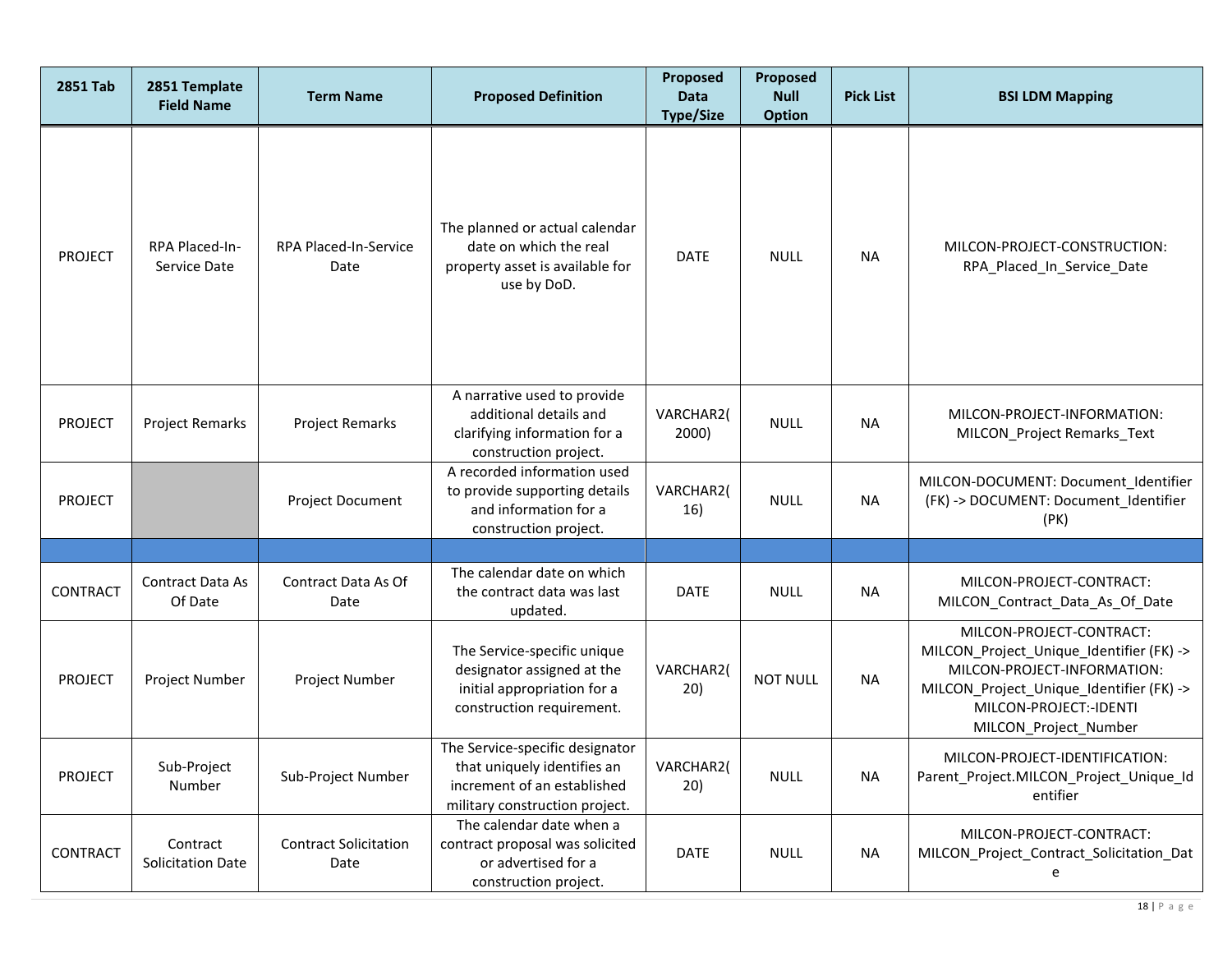| <b>2851 Tab</b> | 2851 Template<br><b>Field Name</b>                 | <b>Term Name</b>                                      | <b>Proposed Definition</b>                                                                                                                                                                           | Proposed<br><b>Data</b><br><b>Type/Size</b> | Proposed<br><b>Null</b><br><b>Option</b> | <b>Pick List</b> | <b>BSI LDM Mapping</b>                                                       |
|-----------------|----------------------------------------------------|-------------------------------------------------------|------------------------------------------------------------------------------------------------------------------------------------------------------------------------------------------------------|---------------------------------------------|------------------------------------------|------------------|------------------------------------------------------------------------------|
| <b>CONTRACT</b> | <b>Contract Award</b><br>Date                      | <b>Contract Award Date</b>                            | The calendar date when a<br>Contract Award Letter was<br>signed by the Contracting<br>Officer for a construction<br>project.                                                                         | <b>DATE</b>                                 | <b>NULL</b>                              | <b>NA</b>        | MILCON-PROJECT-CONTRACT:<br>MILCON_Contract_Award_Date                       |
| <b>CONTRACT</b> | Prime Contract<br><b>Recipient Name</b>            | Prime Contract<br><b>Recipient Name</b>               | The common identification or<br>name for the business entity<br>that is the prime recipient of a<br>contract awarded for a<br>construction project.                                                  | VARCHAR2(<br>180)                           | <b>NULL</b>                              | <b>NA</b>        | MILCON-PROJECT-CONTRACT:<br>MILCON_Prime_Contract_Recipient_Comp<br>any_Name |
| <b>CONTRACT</b> | Prime Contract<br>Number                           | <b>Prime Contract Number</b>                          | The designator for a prime<br>contract or procurement<br>instrument awarded for a<br>construction project.                                                                                           | VARCHAR2(<br>60)                            | <b>NOT NULL</b>                          | <b>NA</b>        | MILCON-PROJECT-CONTRACT:<br>MILCON_Prime_Contract_Number (PK)                |
| <b>CONTRACT</b> | <b>Original Contract</b><br>Amount                 | <b>Original Contract</b><br>Amount                    | The original amount, in US<br>dollars, of MilCon or MFH<br>appropriated funds on a<br>contract awarded for<br>construction on a project.                                                             | NUMBER(16<br>, 2)                           | <b>NULL</b>                              | <b>NA</b>        | MILCON-PROJECT-CONTRACT:<br>MILCON_Original_Contract_Amount                  |
| <b>CONTRACT</b> | <b>Current Contract</b><br>Obligation<br>Amount    | <b>Current Contract</b><br><b>Obligation Amount</b>   | The contract amount, in US<br>dollars, of MilCon or MFH<br>funds currently obligated for<br>construction on a project,<br>including any modifications to<br>the original contract amount<br>awarded. | NUMBER(16<br>, 2)                           | <b>NULL</b>                              | <b>NA</b>        | MILCON-PROJECT-CONTRACT:<br>MILCON_Contract_Current_Obligation_Am<br>ount    |
| <b>CONTRACT</b> | <b>Original Contract</b><br><b>Completion Date</b> | <b>Original Contract</b><br><b>Completion Date</b>    | The date stipulated in the<br>awarded contract when the<br>contract will be closed out.                                                                                                              | <b>DATE</b>                                 | <b>NULL</b>                              | <b>NA</b>        | MILCON-PROJECT-CONTRACT:<br>MILCON_Original_Contract_Completion_D<br>ate     |
| CONTRACT        | <b>Current Contract</b><br><b>Completion Date</b>  | <b>Current Construction</b><br><b>Completion Date</b> | The calendar date when the<br>contract will be closed out.                                                                                                                                           | DATE                                        | <b>NULL</b>                              | NA.              | MILCON-PROJECT-CONTRACT:<br>MILCON_Current_Contract_Completion_Da<br>te      |
| CONTRACT        | Contract<br>Remarks                                | <b>Contract Remarks Text</b>                          | A narrative used to provide<br>additional details and<br>clarifying information for a<br>construction contract.                                                                                      | VARCHAR2(<br>2000)                          | <b>NULL</b>                              | <b>NA</b>        | MILCON-PROJECT-CONTRACT:<br>MILCON_Contract_Remarks_Text                     |
|                 |                                                    |                                                       |                                                                                                                                                                                                      |                                             |                                          |                  |                                                                              |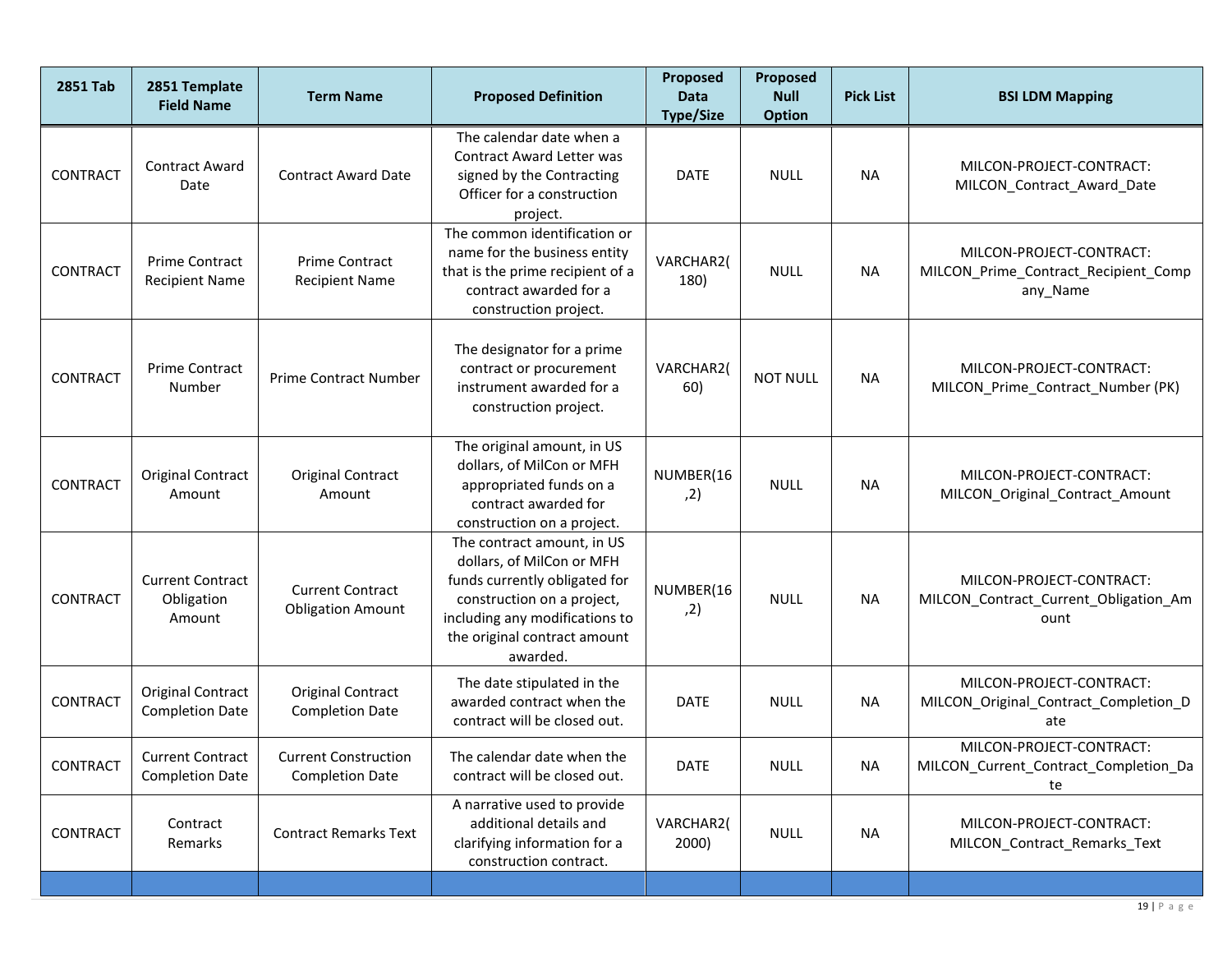| <b>2851 Tab</b>                           | 2851 Template<br><b>Field Name</b>     | <b>Term Name</b>                              | <b>Proposed Definition</b>                                                                                                                                                                                                                                                                   | Proposed<br><b>Data</b><br><b>Type/Size</b> | Proposed<br><b>Null</b><br><b>Option</b> | <b>Pick List</b>                         | <b>BSI LDM Mapping</b>                                                                                                                                                                        |
|-------------------------------------------|----------------------------------------|-----------------------------------------------|----------------------------------------------------------------------------------------------------------------------------------------------------------------------------------------------------------------------------------------------------------------------------------------------|---------------------------------------------|------------------------------------------|------------------------------------------|-----------------------------------------------------------------------------------------------------------------------------------------------------------------------------------------------|
| AGGREGAT<br>ED<br>EXPENDITU<br><b>RES</b> | Expenditures<br>Data As of Date        | Expenditures Data As of<br>Date               | The calendar date on which<br>the aggregated appropriation<br>expenditure data was last<br>updated.                                                                                                                                                                                          | <b>DATE</b>                                 | <b>NULL</b>                              | <b>NA</b>                                | MILCON-AGGREGATED-APPROPRIATION-<br><b>EXPENDITURES:</b><br>MILCON_Expenditure_Data_As_Of_Date                                                                                                |
| AGGREGAT<br>ED<br>EXPENDITU<br><b>RES</b> | Appropriation<br><b>Fiscal Year</b>    | <b>Appropriation Fiscal</b><br>Year           | The four digit Fiscal Year when<br>a Military Construction project<br>was originally authorized.                                                                                                                                                                                             | INTEGER(4)                                  | <b>NOT NULL</b>                          | <b>NA</b>                                | MILCON-AGGREGATED-APPROPRIATION-<br><b>EXPENDITURES:</b><br>MILCON_Appropriation_Fiscal_Year (PK)                                                                                             |
| AGGREGAT<br>Project Sponsor               |                                        | Project Sponsor<br>Component Code             | The code for the Military<br>Department, DoD Agency, or<br>Combatant Command, or<br>other organizational entity<br>that originates, sponsors,<br>funds the construction project,<br>and has statutory reporting<br>responsibility for the 10 USC<br>2851 report.                             | VARCHAR2(<br>2)                             | <b>NOT NULL</b>                          | Organiza<br>tion                         | MILCON-AGGREGATED-APPROPRIATION-<br><b>EXPENDITURES:</b><br>REAL_PROPERTY_ORGANIZATION_CODE<br>(FK) -> REAL-PROPERTY-ORGANIZATION:<br>REAL_PROPERTY_ORGANIZATION_CODE<br>(PK)                 |
| ED<br><b>EXPENDITU</b><br><b>RES</b>      | Component<br>Name                      | Project Sponsor<br><b>Component Name</b>      | The common identification or<br>name for the Military<br>Department, DoD Agency, or<br>Combatant Command, or<br>other organizational entity<br>that originates, sponsors,<br>funds the construction project,<br>and has statutory reporting<br>responsibility for the 10 USC<br>2851 report. | VARCHAR2(<br>100)                           | <b>NULL</b>                              | Organiza<br>tion                         | MILCON-AGGREGATED-APPROPRIATION-<br><b>EXPENDITURES:</b><br>REAL_PROPERTY_ORGANIZATION_CODE<br>(FK) -> REAL-PROPERTY-ORGANIZATION:<br>REAL_PROPERTY_ORGANIZATION_NAME                         |
| AGGREGAT<br>ED<br>EXPENDITU<br><b>RES</b> | Appropriation<br><b>Fund Type Name</b> | <b>Appropriation Fund</b><br><b>Type Code</b> | A code that denotes the type<br>of appropriation specific to a<br>construction project<br>expenditure.                                                                                                                                                                                       | VARCHAR2(<br>10)                            | <b>NOT NULL</b>                          | Appropri<br>ation<br>Fund<br><b>Type</b> | MILCON-AGGREGATED-APPROPRIATION-<br><b>EXPENDITURES:</b><br>MILCON_Appropriation_Fund_Type_Code<br>(FK) -> MILCON-APPROPRIATION-FUND-<br>TYPE:<br>MILCON_Appropriation_Fund_Type_Code<br>(PK) |
|                                           |                                        | Appropriation Fund<br>Type Text               | The short name used to<br>identify the type of<br>appropriation specific to a<br>construction project<br>expenditure.                                                                                                                                                                        | VARCHAR2(<br>80)                            | <b>NULL</b>                              | Appropri<br>ation<br>Fund<br>Type        | MILCON-AGGREGATED-APPROPRIATION-<br><b>EXPENDITURES:</b><br>MILCON_Appropriation_Fund_Type_Code<br>(FK) -> MILCON-APPROPRIATION-FUND-<br>TYPE:<br>MILCON_Appropriation_Fund_Type_Text         |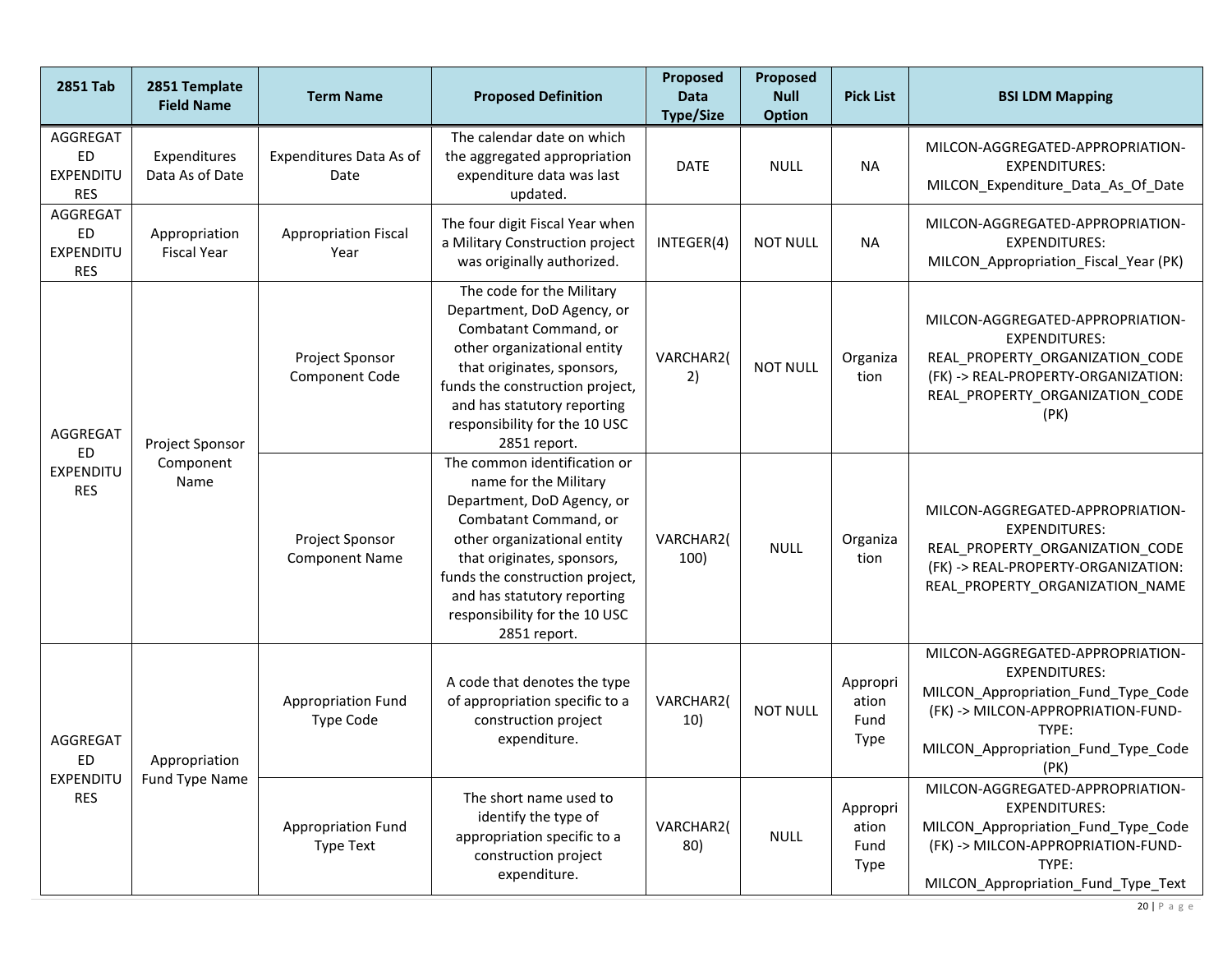| <b>2851 Tab</b>                                         | 2851 Template<br><b>Field Name</b>             | <b>Term Name</b>                                       | <b>Proposed Definition</b>                                                                                                                                                  | <b>Proposed</b><br><b>Data</b><br><b>Type/Size</b> | Proposed<br><b>Null</b><br><b>Option</b> | <b>Pick List</b> | <b>BSI LDM Mapping</b>                                                                                       |
|---------------------------------------------------------|------------------------------------------------|--------------------------------------------------------|-----------------------------------------------------------------------------------------------------------------------------------------------------------------------------|----------------------------------------------------|------------------------------------------|------------------|--------------------------------------------------------------------------------------------------------------|
| AGGREGAT<br><b>ED</b><br><b>EXPENDITU</b><br><b>RES</b> | Use Of Funds                                   | Use of Funds Text                                      | A brief narrative description of<br>how project funds are used or<br>will be used when specific<br>types of funds are authorized<br>for a Military Construction<br>project. | VARCHAR2(<br>512)                                  | <b>NULL</b>                              | <b>NA</b>        | MILCON-AGGREGATED-APPROPRIATION-<br><b>EXPENDITURES:</b><br>MILCON Fund Use Purpose Text                     |
| AGGREGAT<br><b>ED</b><br><b>EXPENDITU</b><br><b>RES</b> | Aggregated<br>Appropriated<br>Amount           | Aggregated<br><b>Appropriated Amount</b>               | The aggregated amount of<br>funds, in US dollars,<br>appropriated by Congress for a<br>specific construction fund<br>type.                                                  | NUMBER(16<br>, 2)                                  | <b>NULL</b>                              | <b>NA</b>        | MILCON-AGGREGATED-APPROPRIATION-<br><b>EXPENDITURES:</b><br>MILCON_Aggregated_Appropriated_Amou<br>nt        |
| AGGREGAT<br>ED<br><b>EXPENDITU</b><br><b>RES</b>        | Aggregated<br>Current<br>Obligated<br>Amount   | Aggregated Current<br><b>Obligated Amount</b>          | The aggregated obligated<br>amount of funds, in US dollars,<br>that have been disbursed to<br>date for a specific construction<br>fund type.                                | NUMBER(16<br>, 2)                                  | <b>NULL</b>                              | <b>NA</b>        | MILCON-AGGREGATED-APPROPRIATION-<br><b>EXPENDITURES:</b><br>MILCON_Aggregated_Current_Obligated_A<br>mount   |
| AGGREGAT<br><b>ED</b><br><b>EXPENDITU</b><br><b>RES</b> | Aggregated<br>Current<br>Expenditure<br>Amount | <b>Aggregated Current</b><br><b>Expenditure Amount</b> | The aggregated expenditure<br>amount currently obligated for<br>a specific construction fund<br>type.                                                                       | NUMBER(16<br>, 2)                                  | <b>NULL</b>                              | <b>NA</b>        | MILCON-AGGREGATED-APPROPRIATION-<br><b>EXPENDITURES:</b><br>MILCON_Aggregated_Current_Expenditure<br>_Amount |
| AGGREGAT<br><b>ED</b><br><b>EXPENDITU</b><br><b>RES</b> | Expenditure<br><b>Remarks</b>                  | <b>Expenditure Remarks</b><br>Text                     | A narrative used to provide<br>additional details and<br>clarifying information for<br>aggregated appropriation<br>expenditures.                                            | VARCHAR2(<br>2000)                                 | <b>NULL</b>                              | <b>NA</b>        | MILCON-AGGREGATED-APPROPRIATION-<br><b>EXPENDITURES:</b><br>MILCON_Aggregated_Expenditure_Remark<br>s Text   |
|                                                         |                                                |                                                        |                                                                                                                                                                             |                                                    |                                          |                  |                                                                                                              |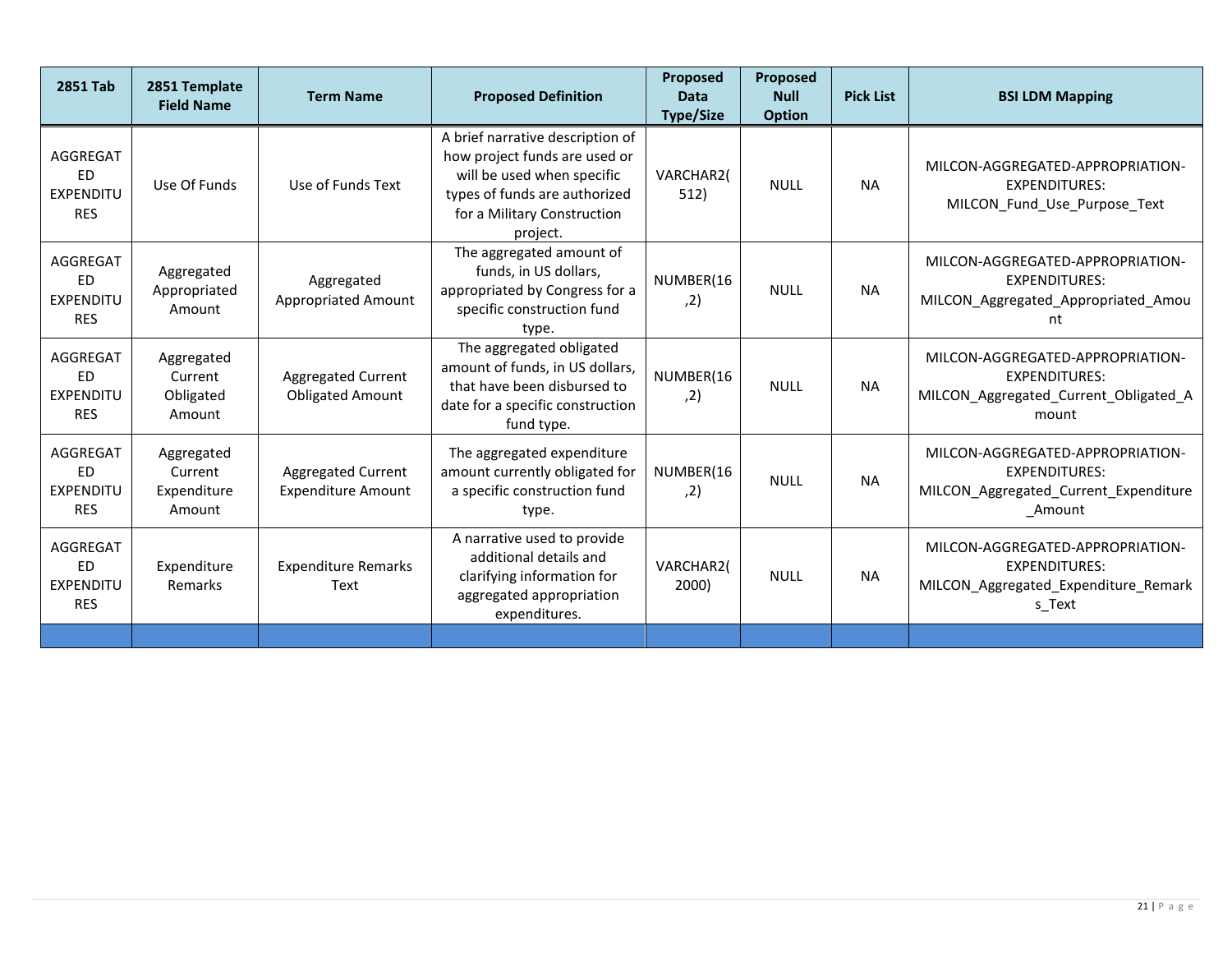# **Appendix F: MilCon Dashboard Business Rules**

<span id="page-21-0"></span>

| <b>Section</b> | <b>Original Data</b><br><b>Element Name</b> | <b>Data Element</b><br><b>Name</b>              | <b>Business Rule</b><br>ID | <b>Current Business Rule Text</b>                                                                                                                                                                                                                                                                                                | <b>Revised Business Rule Text</b>                                                                                                                                                     |
|----------------|---------------------------------------------|-------------------------------------------------|----------------------------|----------------------------------------------------------------------------------------------------------------------------------------------------------------------------------------------------------------------------------------------------------------------------------------------------------------------------------|---------------------------------------------------------------------------------------------------------------------------------------------------------------------------------------|
|                | Data As Of Date                             | <b>Project Data As Of</b><br><b>Date</b>        | MC_2084                    | The system shall ensure all dates in<br>the 2851 Monthly Report submission<br>are in MM/DD/YYYY format. (400.1)                                                                                                                                                                                                                  | Project Data As Of Date must be in<br>MM/DD/YYYY format.                                                                                                                              |
|                | <b>Fiscal Year</b>                          | <b>Project Fiscal Year</b>                      | MC_2053                    | Project Fiscal Year must not be Null.                                                                                                                                                                                                                                                                                            |                                                                                                                                                                                       |
| <b>PROJECT</b> |                                             |                                                 | MC_xxxx                    |                                                                                                                                                                                                                                                                                                                                  | Project Fiscal Year must not be earlier than 2006<br>or greater than five years corresponding to the<br>FY of the system date.                                                        |
|                |                                             |                                                 | MC_2077                    | The system shall allow the user to pick<br>a four digit year for Project Fiscal Year<br>starting from 2006 forward. (200.4.2)                                                                                                                                                                                                    | Project Fiscal Year must be in YYYY format.                                                                                                                                           |
|                | Component                                   | <b>Project Sponsor</b><br><b>Component Name</b> | MC_2074                    | The value provided for the Project<br>Component picklist on the web form<br>must equal the values in the reference<br>tables that contain organization<br>names and codes maintained in DAIS.                                                                                                                                    | Project Sponsor Component Name must contain<br>a value from the pick list in DAIS.                                                                                                    |
|                |                                             |                                                 | MC_xxxx                    |                                                                                                                                                                                                                                                                                                                                  | Project Sponsor Component Name must not be<br>null when Appropriation Fund Type Name is not<br>null. NOTE: This rule is applicable for the<br><b>Aggregated Expenditures Section.</b> |
|                |                                             |                                                 | MC_2047                    | Construction Project Type must not be<br>Null.                                                                                                                                                                                                                                                                                   |                                                                                                                                                                                       |
|                | <b>Construction</b><br><b>Project Type</b>  | <b>Construction</b><br><b>Project Type</b>      | MC_2048                    | Construction Project Type must equal<br>one of the following: Major Military<br>Construction, Military Family Housing,<br>Military Family Housing O&M, Military<br>Family Housing Improvement,<br><b>Unspecified Minor Military</b><br>Construction, American Recovery and<br>Reinvestment Act, Base Realignment<br>and Closure. | Construction Project Type must contain a value<br>from the pick list in DAIS.                                                                                                         |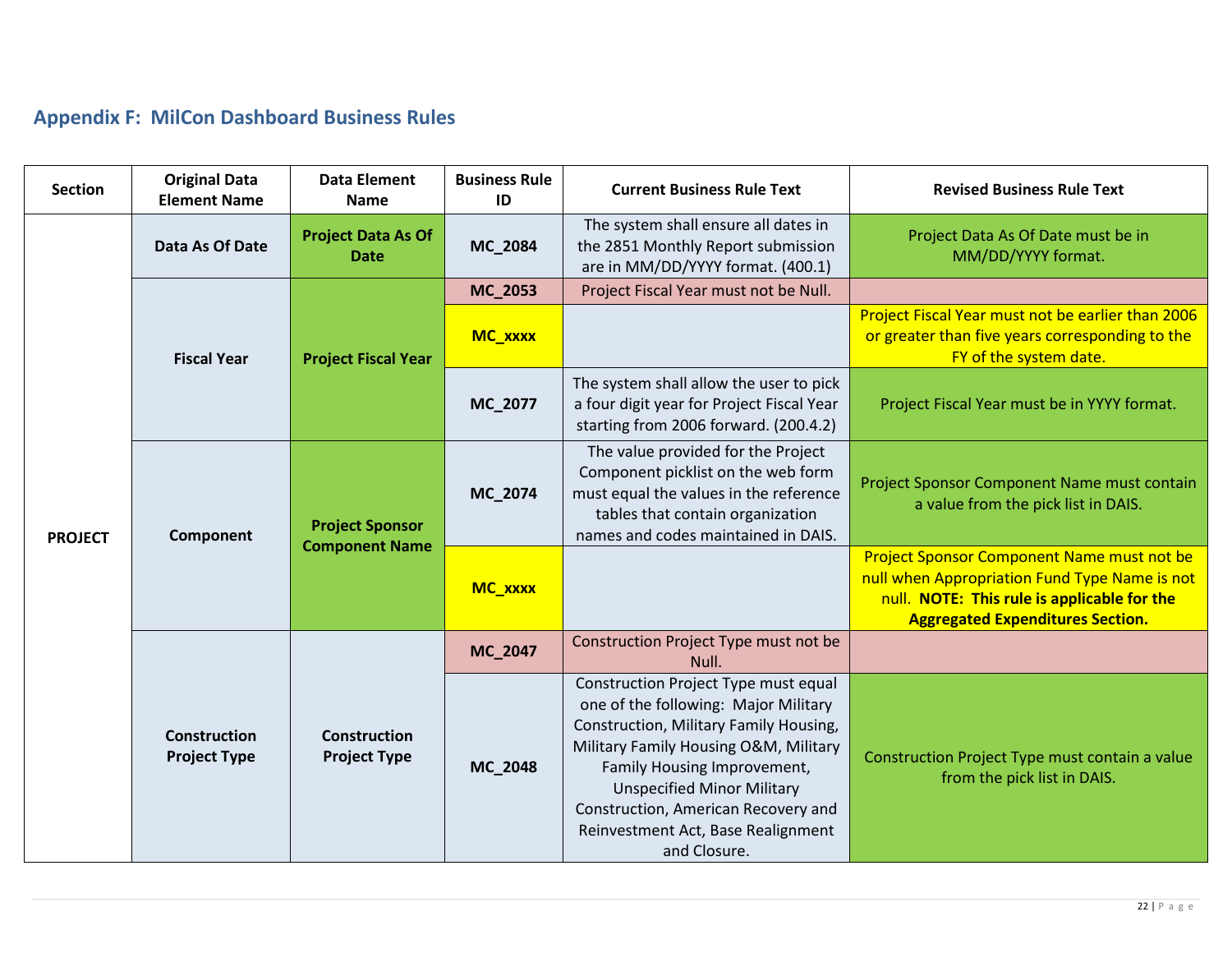| <b>Section</b> | <b>Original Data</b><br><b>Element Name</b> | <b>Data Element</b><br><b>Name</b> | <b>Business Rule</b><br>ID | <b>Current Business Rule Text</b>                                                                                                                                                                                                                                                                                                                                                                                                                                                         | <b>Revised Business Rule Text</b>                                                                                                         |
|----------------|---------------------------------------------|------------------------------------|----------------------------|-------------------------------------------------------------------------------------------------------------------------------------------------------------------------------------------------------------------------------------------------------------------------------------------------------------------------------------------------------------------------------------------------------------------------------------------------------------------------------------------|-------------------------------------------------------------------------------------------------------------------------------------------|
|                |                                             |                                    | MC_2049                    | The default for Construction Project<br>Type is Major Military Construction                                                                                                                                                                                                                                                                                                                                                                                                               |                                                                                                                                           |
|                |                                             |                                    | MC_2081                    | The system shall provide the following<br>picklist values for the Construction<br>Project Type field: Major Military<br>Construction, Military Family Housing,<br>Military Family Housing O&M, Military<br>Family Housing Improvements,<br><b>Unspecified Minor Military</b><br>Construction, American Recovery and<br>Reinvestment Act, Base Realignment<br>and Closure. (200.4.5)                                                                                                       |                                                                                                                                           |
|                | <b>State</b>                                | <b>State</b>                       | MC_2042                    | The value for State Or Primary<br>Subdivision Code must equal a valid<br>value in the table containing the<br>official list of State Abbreviations.                                                                                                                                                                                                                                                                                                                                       | State name must equal a value from the pick list<br>in DAIS when not equal to 'Unspecified (ZU) and<br>Country name equals United States. |
|                |                                             |                                    | MC_2046                    | When State Or Country Primary<br><b>Subdivision Code equals 'AMERICAN</b><br>SOMOA' then Country Code must<br>equal 'AMERICAN SOMOA', or when<br><b>State Or Country Primary Subdivision</b><br>Code equals 'GUAM' then Country<br>Code must equal 'GUAM', or when<br><b>State Or Country Primary Subdivision</b><br>Code equals 'MARSHALL ISLAND', or<br>when State equals 'PUERTO RICO"<br>then Country must equal "PUERTO<br>RICO", then Country Code must equal<br>'MARSHALL ISLAND'. |                                                                                                                                           |
|                |                                             |                                    | MC_2075                    | The reference table that contains the<br>industry standard list of State Or<br><b>Country Primary Subdivision Code</b><br>must be maintained using the official<br>Unites States Post Office values for<br><b>State Abbreviations.</b>                                                                                                                                                                                                                                                    |                                                                                                                                           |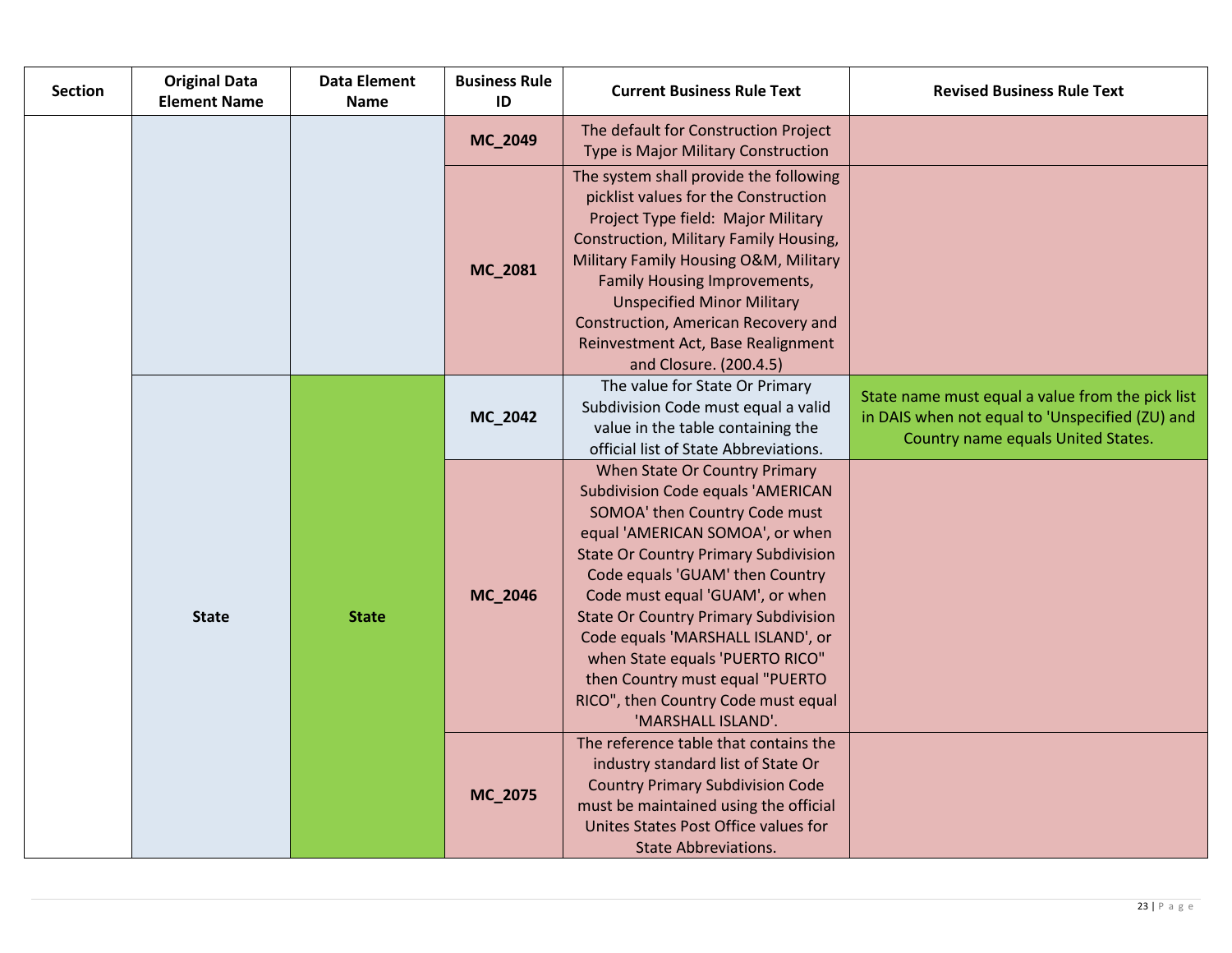| <b>Section</b> | <b>Original Data</b><br><b>Element Name</b>               | <b>Data Element</b><br><b>Name</b>                                | <b>Business Rule</b><br>ID | <b>Current Business Rule Text</b>                                                                                                                                                                                                                                                | <b>Revised Business Rule Text</b>                                                                                                                                                                     |
|----------------|-----------------------------------------------------------|-------------------------------------------------------------------|----------------------------|----------------------------------------------------------------------------------------------------------------------------------------------------------------------------------------------------------------------------------------------------------------------------------|-------------------------------------------------------------------------------------------------------------------------------------------------------------------------------------------------------|
|                |                                                           |                                                                   | MC_2088                    | The system shall validate and map the<br>State name to the corresponding 2-<br>digit State Or Country Primary<br>Subdivision Code in DAIS. (400.3.1)                                                                                                                             |                                                                                                                                                                                                       |
|                |                                                           |                                                                   | MC_2079                    | The system shall provide picklist<br>values for the State Or Country<br>Primary Subdivision Code field and<br>Country Code field on the online form<br>using the "Country Department of<br>Defense" table and the "Country<br>Division" table in the DAIS database.<br>(200.4.4) |                                                                                                                                                                                                       |
|                | Country                                                   | <b>Country</b>                                                    | MC_2041                    | The value for Country must equal a<br>valid value in the reference table that<br>contains the GENC (Geopolitical<br>Entities, Names, Codes) Standard<br>country codes.                                                                                                           | Country name must equal a valid value in the<br>reference table that contains the GENC<br>(Geopolitical Entities, Names, Codes) Standard<br>country codes when not 'World-wide<br>Unspecified (ZWW)'. |
|                |                                                           |                                                                   | MC_xxxx                    |                                                                                                                                                                                                                                                                                  | Country name must equal 'World-wide<br>Unspecified (ZWW)' when State name equals<br>'Unspecified (ZU).'                                                                                               |
|                |                                                           |                                                                   | MC_2089                    | The system shall validate and map the<br>Country name to the corresponding 3-<br>digit Country Code in DAIS. (400.3.2)                                                                                                                                                           |                                                                                                                                                                                                       |
|                |                                                           |                                                                   | MC_2044                    | When Country Code does not equal<br>United States (USA) then State or<br><b>Country Primary Subdivision Code may</b><br>be blank.                                                                                                                                                |                                                                                                                                                                                                       |
|                | <b>RPSUID [Real</b><br><b>Property Site</b><br>Unique ID] | <b>Real Property Site</b><br><b>Unique Identifier</b><br>(RPUSID) | MC_2039                    | The Real Property Site Unique<br>Identifier (RPSUID) must not be Null<br>when State or Country Primary<br>Subdivision Code or Country Code is<br>not Null except when State equals CL<br>or Country equals WWC or<br>Afghanistan.                                                | RPSUID (Real Property Site Unique ID) must be<br>null when State equals 'Unspecified (ZU).'                                                                                                           |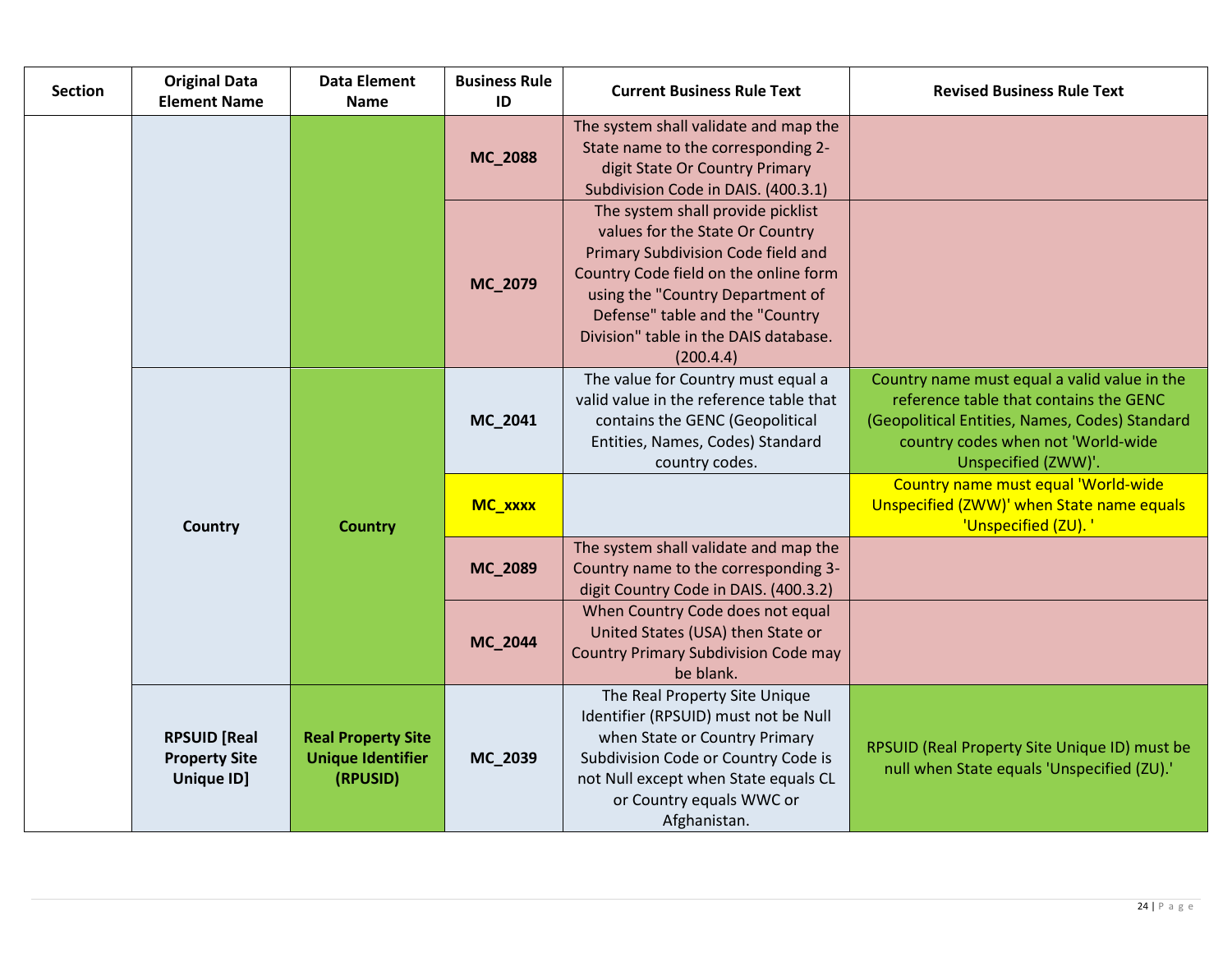| <b>Section</b> | <b>Original Data</b><br><b>Element Name</b> | <b>Data Element</b><br><b>Name</b> | <b>Business Rule</b><br>ID | <b>Current Business Rule Text</b>                                                                                                                                                                                                                                               | <b>Revised Business Rule Text</b>                           |
|----------------|---------------------------------------------|------------------------------------|----------------------------|---------------------------------------------------------------------------------------------------------------------------------------------------------------------------------------------------------------------------------------------------------------------------------|-------------------------------------------------------------|
|                |                                             |                                    | MC_2040                    | Real Property Site Unique Identifier<br>(RPSUID) must associate to the Site<br>Identifier of the Site where an<br>Installation is located.                                                                                                                                      |                                                             |
|                |                                             |                                    | MC_2045                    | When State Or Country Primary<br>Subdivision Code equals 'CL' or<br>Country Code equals 'WWC' or<br>'Afghanistan' then Real Property Site<br>Unique Identifier (RPSUID) must be<br>blank.                                                                                       |                                                             |
|                |                                             |                                    | F_1138                     | A valid Real Property Site Unique<br>Identifier must be provided.                                                                                                                                                                                                               | RPSUID must equal a valid value from DAIS when<br>not null. |
|                |                                             |                                    | MC_2083                    | The system shall provide picklist<br>values for the Real Property Site<br>Unique Identifier (RPSUID) from the<br>applicable table in the DAIS database.<br>(200.4.7)                                                                                                            |                                                             |
|                |                                             |                                    | MC_2085                    | The system shall validate that the Real<br>Property Site Unique Identifier<br>(RPSUID) provided in the 2851<br>Monthly Report submission exists in<br>DAIS. (400.2)                                                                                                             |                                                             |
|                |                                             |                                    | MC_2086                    | The system shall generate an error<br>message when an invalid Real<br>Property Site Unique Identifier<br>(RPSUID) is detected. Ex. "The RPSUID<br>you provided does not match an<br>existing Site. Please provide the<br>correct RPSUID and resubmit your<br>report." (400.2.1) |                                                             |
|                |                                             |                                    | MC_2099                    | RPSUID must be populated with a<br>number greater than zero.                                                                                                                                                                                                                    |                                                             |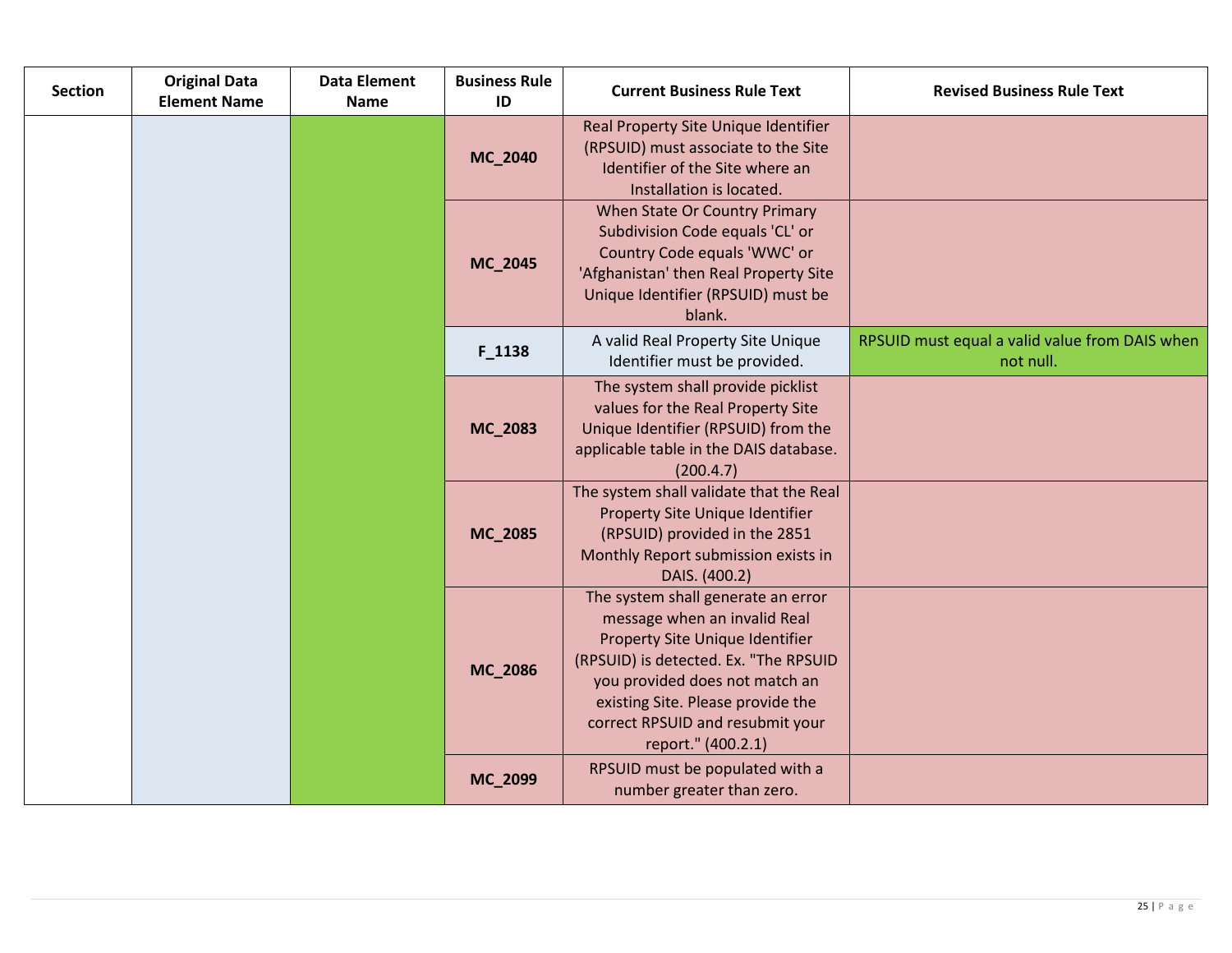| <b>Section</b> | <b>Original Data</b><br><b>Element Name</b>               | <b>Data Element</b><br><b>Name</b>                          | <b>Business Rule</b><br>ID | <b>Current Business Rule Text</b>                                                                                                                                                                                                           | <b>Revised Business Rule Text</b>                                                                                                                                                                           |
|----------------|-----------------------------------------------------------|-------------------------------------------------------------|----------------------------|---------------------------------------------------------------------------------------------------------------------------------------------------------------------------------------------------------------------------------------------|-------------------------------------------------------------------------------------------------------------------------------------------------------------------------------------------------------------|
|                |                                                           |                                                             | MC_2095                    | When Component equals 'Washington<br><b>Headquarters Services' and Project</b><br>Number is null and no MPUID is<br>assigned then the system must<br>generate and assign an MPUID and<br>use the MPUID to populate the Project<br>Number.   |                                                                                                                                                                                                             |
|                | <b>Project Number</b>                                     | <b>Project Number</b>                                       | MC_xxxx                    |                                                                                                                                                                                                                                             | Project Number must not be null when Project<br><b>Fiscal Year is not null.</b>                                                                                                                             |
|                |                                                           |                                                             | MC_2096                    | When Component equals 'Washington<br>Headquarters Services' the value for<br>Project Number must equal the value<br>for MPUID when an MPUID has been<br>assigned.                                                                           |                                                                                                                                                                                                             |
|                | <b>Project Title</b>                                      | <b>Project Title</b>                                        | MC_2076                    | Project Title must not be Null when<br><b>Construction Project Number is Not</b><br>Null.                                                                                                                                                   | Project Title must not be null when Project<br>Number is not null.                                                                                                                                          |
|                | None - replaces<br><b>Parent Project</b><br><b>Number</b> | Sub-project<br><b>Number</b>                                | MC_xxxx                    |                                                                                                                                                                                                                                             | Sub-project Number must be associated to a<br>Project Number when not null.                                                                                                                                 |
|                | <b>Parent Project</b><br><b>Number</b>                    | <b>Parent Project</b><br><b>Number</b>                      | MC_xxxx                    |                                                                                                                                                                                                                                             | When a project is incrementally funded under<br>more than one appropriation, the Project<br>Number of the first increment must be entered<br>as the Parent Project Number for all subsequent<br>increments. |
|                | <b>RPUID [Real</b><br><b>Property Asset ID]</b>           | <b>Real Property</b><br><b>Unique Identifier</b><br>(RPUID) | MC_2097                    | When the Consolidated 2851 Monthly<br>Congressional Report is auto-<br>generated, the system shall include all<br>fields from the 2851 Monthly Report<br>template EXCEPT the field 'RPUID Real<br>Property Asset Unique ID' and<br>'MPUID'. |                                                                                                                                                                                                             |
|                | <b>Diverted Funds</b><br>Amount                           | <b>Project Diverted</b><br><b>Funds Amount</b>              | MC_2036                    | Diverted Funds Amount must not be<br>Null when Diverted Funds Recipient<br>Project is not Null.                                                                                                                                             | Project Diverted Funds Amount must not be null<br>when Diverted Funds Recipient is not null.                                                                                                                |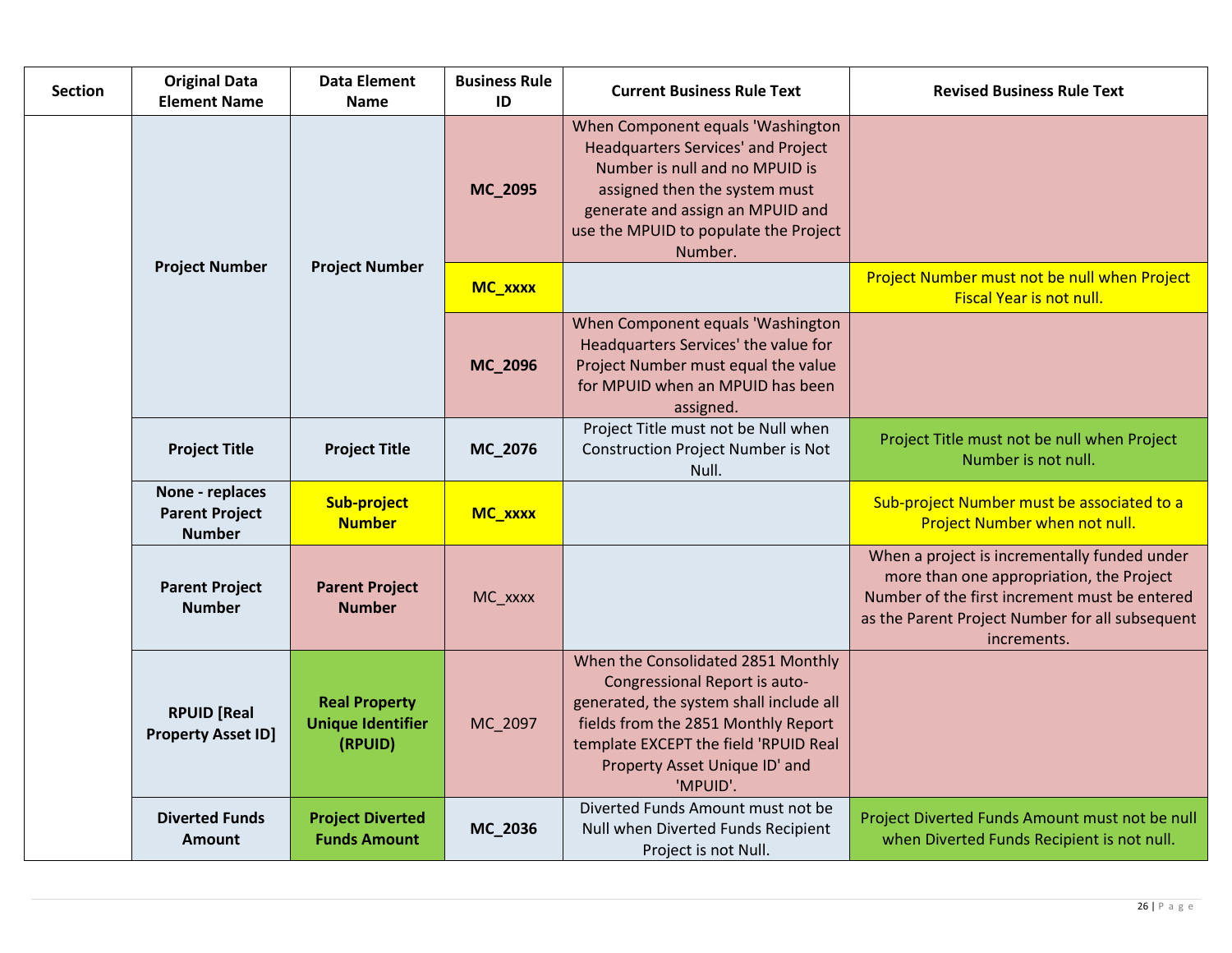| <b>Section</b> | <b>Original Data</b><br><b>Element Name</b> | <b>Data Element</b><br><b>Name</b>                               | <b>Business Rule</b><br>ID | <b>Current Business Rule Text</b>                                                                                                                                     | <b>Revised Business Rule Text</b>                                                                                       |
|----------------|---------------------------------------------|------------------------------------------------------------------|----------------------------|-----------------------------------------------------------------------------------------------------------------------------------------------------------------------|-------------------------------------------------------------------------------------------------------------------------|
|                |                                             |                                                                  | MC_2100                    | When Diverted Funds amount is not<br>null the value must be a number<br>greater than zero.                                                                            | Project Diverted Funds Amount must be greater<br>than zero when not null.                                               |
|                |                                             |                                                                  | MC_2101                    | Diverted Funds amount can be null.                                                                                                                                    |                                                                                                                         |
|                | <b>Diverted Funds</b><br><b>Recipient</b>   | <b>Diverted Funds</b><br><b>Recipient</b>                        | MC_2037                    | Diverted Funds Recipient Project must<br>not be Null when Diverted Funds<br>Amount is not Null.                                                                       | Diverted Funds Recipient must not be null when<br>Project Diverted Funds Amount is not null.                            |
|                |                                             | <b>Construction Start</b><br><b>Date</b>                         | MC_2057                    | Construction Start Date must not be<br><b>Null when Construction Percent</b><br>Complete is greater than zero.                                                        | Construction Start Date must not be null when<br>Construction Percent Complete is not null.                             |
|                | <b>Start Date</b>                           |                                                                  | MC_2056                    | Construction Start Date must not be<br><b>Null when Current Construction</b><br>Completion Date is Not Null.                                                          | Construction Start Date must not be null when<br><b>Current Construction Completion Date is not</b><br>null.            |
|                |                                             |                                                                  | MC_2058                    | Construction Start Date must not be<br>Null when Placed-In-Service Date is<br>not Null.                                                                               | Construction Start Date must not be null when<br>RPA Placed in Service Date is not null.                                |
|                | Original<br><b>Completion Date</b>          | <b>Original</b><br><b>Construction</b><br><b>Completion Date</b> | MC_2028                    | <b>Original Construction Completion Date</b><br>must not be Null when Award Date is<br>Not Null.                                                                      | <b>Original Construction Completion Date must not</b><br>be null when Contract Award Date is not null.                  |
|                | <b>Current Completion</b>                   | <b>Current</b><br><b>Construction</b>                            | MC_2030                    | <b>Current Construction Completion Date</b><br>must not be Null when Construction<br>Percent Complete equals 100.                                                     |                                                                                                                         |
|                | <b>Date</b>                                 | <b>Completion Date</b>                                           | MC_2029                    | <b>Current Construction Completion Date</b><br>must not be Null when Construction<br>Start Date is Not Null.                                                          | <b>Current Construction Completion Date must not</b><br>be null when Construction Start Date is not null.               |
|                | <b>Percent Complete</b>                     | <b>Construction</b>                                              | MC_2014                    | The value for Construction Percent<br>Complete must be greater than or<br>equal to zero and less than or equal to<br>100 when Construction Start Date is<br>not Null. | Construction Percent Complete must be greater<br>than or equal to 0.0 and less than or equal to<br>100.0 when not null. |
|                |                                             | <b>Percent Complete</b>                                          | MC_2015                    | When the value for Construction<br>Percent Complete is equal to 100%<br>then Current Construction Completion<br>Date must not be Null.                                |                                                                                                                         |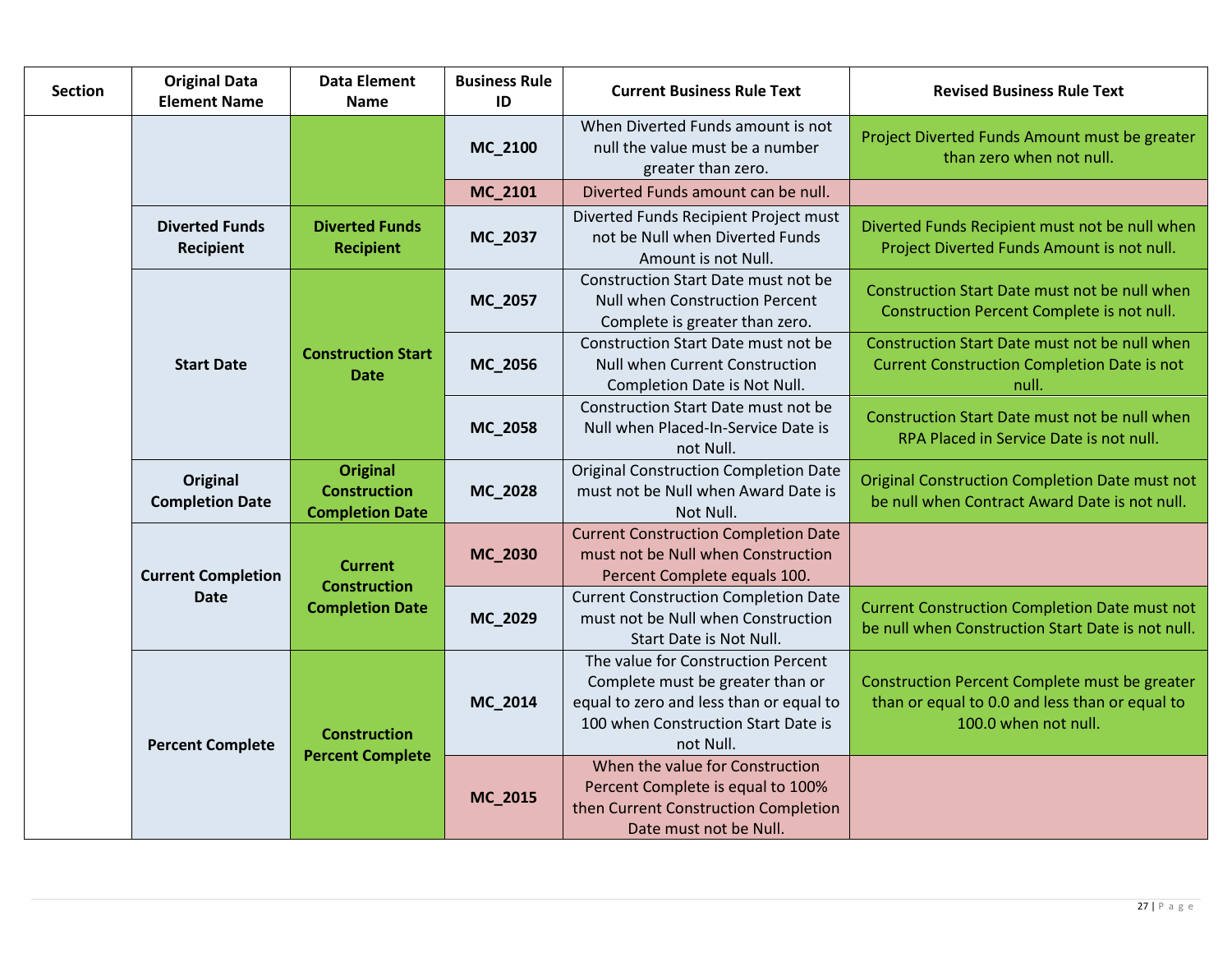| <b>Section</b>  | <b>Original Data</b><br><b>Element Name</b> | <b>Data Element</b><br><b>Name</b>             | <b>Business Rule</b><br>ID | <b>Current Business Rule Text</b>                                                                                                                                                            | <b>Revised Business Rule Text</b>                                                                                                                                                                                                                                                                                                                                                                             |
|-----------------|---------------------------------------------|------------------------------------------------|----------------------------|----------------------------------------------------------------------------------------------------------------------------------------------------------------------------------------------|---------------------------------------------------------------------------------------------------------------------------------------------------------------------------------------------------------------------------------------------------------------------------------------------------------------------------------------------------------------------------------------------------------------|
|                 |                                             |                                                | MC_2020                    | If Placed-in-Service Date is Not Null<br>then the Construction Percent<br>Complete must be greater than zero.                                                                                | Construction Percent Complete must be greater<br>than zero when RPA Placed In Service Date is not<br>null.                                                                                                                                                                                                                                                                                                    |
|                 | <b>Placed-In-Service</b><br><b>Date</b>     | <b>RPA Placed In</b><br><b>Service Date</b>    |                            |                                                                                                                                                                                              |                                                                                                                                                                                                                                                                                                                                                                                                               |
|                 | <b>Remarks</b>                              | <b>Project Remarks</b>                         |                            |                                                                                                                                                                                              | <b>NO BR</b>                                                                                                                                                                                                                                                                                                                                                                                                  |
|                 |                                             |                                                |                            |                                                                                                                                                                                              |                                                                                                                                                                                                                                                                                                                                                                                                               |
|                 | Data As Of Date                             | <b>Contract Data As</b><br><b>Of Date</b>      | MC_xxxx                    |                                                                                                                                                                                              | Contract Data As Of Date must be in<br>MM/DD/YYYY format.                                                                                                                                                                                                                                                                                                                                                     |
|                 |                                             |                                                | MC_2022                    | Solicitation Date must not be Null<br>when Award Date is Not Null.                                                                                                                           | Contract Solicitation Date must not be null when<br>Contract Award Date is not null.                                                                                                                                                                                                                                                                                                                          |
|                 |                                             |                                                | MC_2024                    | Solicitation Date must be a date<br>earlier than the Award Date.                                                                                                                             |                                                                                                                                                                                                                                                                                                                                                                                                               |
|                 | <b>Solicitation Date</b>                    | <b>Contract</b><br><b>Solicitation Date</b>    | MC_2023                    | Solicitation Date must not be Null<br>when Construction Start Date is Not<br>Null.                                                                                                           |                                                                                                                                                                                                                                                                                                                                                                                                               |
|                 |                                             |                                                | MC_2104                    | When Solicitation Date is greater than<br>current/system date then Prime<br>Contract Number must be null.                                                                                    | Contract Solicitation Date must not be greater<br>than DAIS system date.<br>Contract Award Date must not be null when<br>Construction Start Date is not null.<br>Contract Award Date must not be null when<br>Prime Contract Recipient Name is not null.<br>Contract Award Date must not be greater than<br>DAIS system date.<br>Contract Award Date must be later than<br><b>Contract Solicitation Date.</b> |
| <b>CONTRACT</b> |                                             |                                                | MC_2026                    | Award Date must not be Null when<br>Construction Start Date is Not Null.                                                                                                                     |                                                                                                                                                                                                                                                                                                                                                                                                               |
|                 | <b>Award Date</b>                           | <b>Contract Award</b>                          | MC_2025                    | Award Date must not be Null when<br>Prime Contract Recipient is Not Null.                                                                                                                    |                                                                                                                                                                                                                                                                                                                                                                                                               |
|                 |                                             | <b>Date</b>                                    | MC_xxxx                    |                                                                                                                                                                                              |                                                                                                                                                                                                                                                                                                                                                                                                               |
|                 |                                             |                                                | MC_2027                    | Award Date must be a date later than<br>the Solicitation Date.                                                                                                                               |                                                                                                                                                                                                                                                                                                                                                                                                               |
|                 | <b>Prime Contract</b><br>Recipient          | <b>Prime Contract</b><br><b>Recipient Name</b> | MC_2098                    | The Prime Contract Recipient<br>(Company Name) must not contain<br>content that is NOT the name of the<br>entity that has been awarded the<br>prime contract for a construction<br>contract. |                                                                                                                                                                                                                                                                                                                                                                                                               |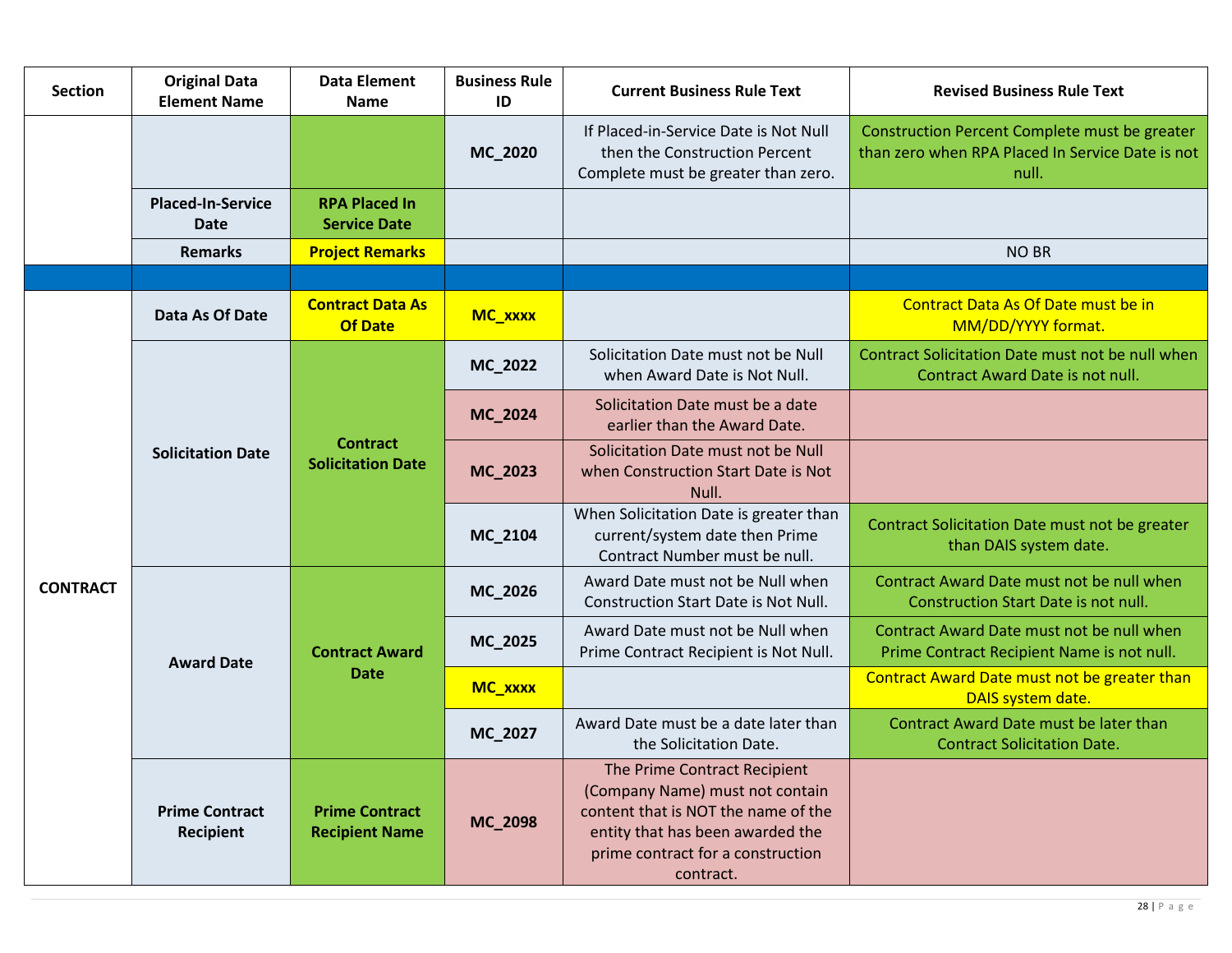| <b>Section</b>        | <b>Original Data</b><br><b>Element Name</b> | <b>Data Element</b><br><b>Name</b>                  | <b>Business Rule</b><br>ID                                                             | <b>Current Business Rule Text</b>                                                                                                     | <b>Revised Business Rule Text</b>                                                                                                 |
|-----------------------|---------------------------------------------|-----------------------------------------------------|----------------------------------------------------------------------------------------|---------------------------------------------------------------------------------------------------------------------------------------|-----------------------------------------------------------------------------------------------------------------------------------|
|                       |                                             |                                                     | MC_2005                                                                                | Prime Contract Recipient must not be<br>Null when the Construction Start Date<br>is Not Null.                                         | Prime Contract Recipient Name must not be null<br>when the Construction Start Date is not null.                                   |
|                       |                                             |                                                     | MC_2106                                                                                | When Solicitation Date is greater than<br>current/system date then Prime<br><b>Contract Recipient (Company Name)</b><br>must be null. | Prime Contract Recipient Name must not be null<br>when Contract Award Date is not null.                                           |
|                       |                                             |                                                     | MC_2007                                                                                | The Prime Contract Recipient must<br>not be Null when the Prime Contract<br>Number is Not Null.                                       | Prime Contract Number must not be null when<br>Prime Contract Recipient Name is not null.                                         |
|                       | <b>Prime Contract</b><br><b>Number</b>      | <b>Prime Contract</b>                               | MC_2103                                                                                | When Award Date is greater than<br>current/system date then Prime<br>Contract Number must be null.                                    |                                                                                                                                   |
|                       |                                             | <b>Number</b><br>MC_2105<br>MC_2009                 |                                                                                        | When Award Date is greater than<br>current/system date then Prime<br><b>Contract Recipient (Company Name)</b><br>must be null.        |                                                                                                                                   |
|                       |                                             |                                                     | Prime Contract Number must not be<br>Null when Construction Start Date is<br>Not Null. | Prime Contract Number must not be null when<br>Contract Award Date is not null.                                                       |                                                                                                                                   |
|                       | Original<br><b>Completion Date</b>          | <b>Original Contract</b><br><b>Completion Date</b>  | MC_xxxx                                                                                |                                                                                                                                       | <b>Original Contract Completion Date must be</b><br>greater than or equal to the Original<br><b>Construction Completion Date.</b> |
|                       | <b>Current Completion</b><br><b>Date</b>    | <b>Current Contract</b><br><b>Completion Date</b>   | MC_xxxx                                                                                |                                                                                                                                       | <b>Current Contract Completion Date must be</b><br>greater than or equal to the Contract Award<br>Date.                           |
|                       | <b>Original Contract</b><br>Amount          | <b>Original Contract</b><br><b>Amount</b>           | MC_xxxx                                                                                |                                                                                                                                       | Original Contract Amount must not be null when<br><b>Contract Award Date is not null.</b>                                         |
|                       | <b>Current Contract</b><br>Obligation       | <b>Current Contract</b><br><b>Obligation Amount</b> | MC_xxxx                                                                                |                                                                                                                                       | <b>Current Contract Obligation Amount must be</b><br>greater than or equal to zero when not null.                                 |
|                       | <b>Remarks</b>                              | <b>Contract Remarks</b>                             |                                                                                        |                                                                                                                                       | <b>NO BR</b>                                                                                                                      |
|                       |                                             |                                                     |                                                                                        |                                                                                                                                       |                                                                                                                                   |
| <b>AGGREGATE</b><br>D | Data As Of Date                             | <b>Expenditures Data</b><br><b>As Of Date</b>       | MC_xxxx                                                                                |                                                                                                                                       | Expenditures Data As Of Date must be in<br>MM/DD/YYYY format.                                                                     |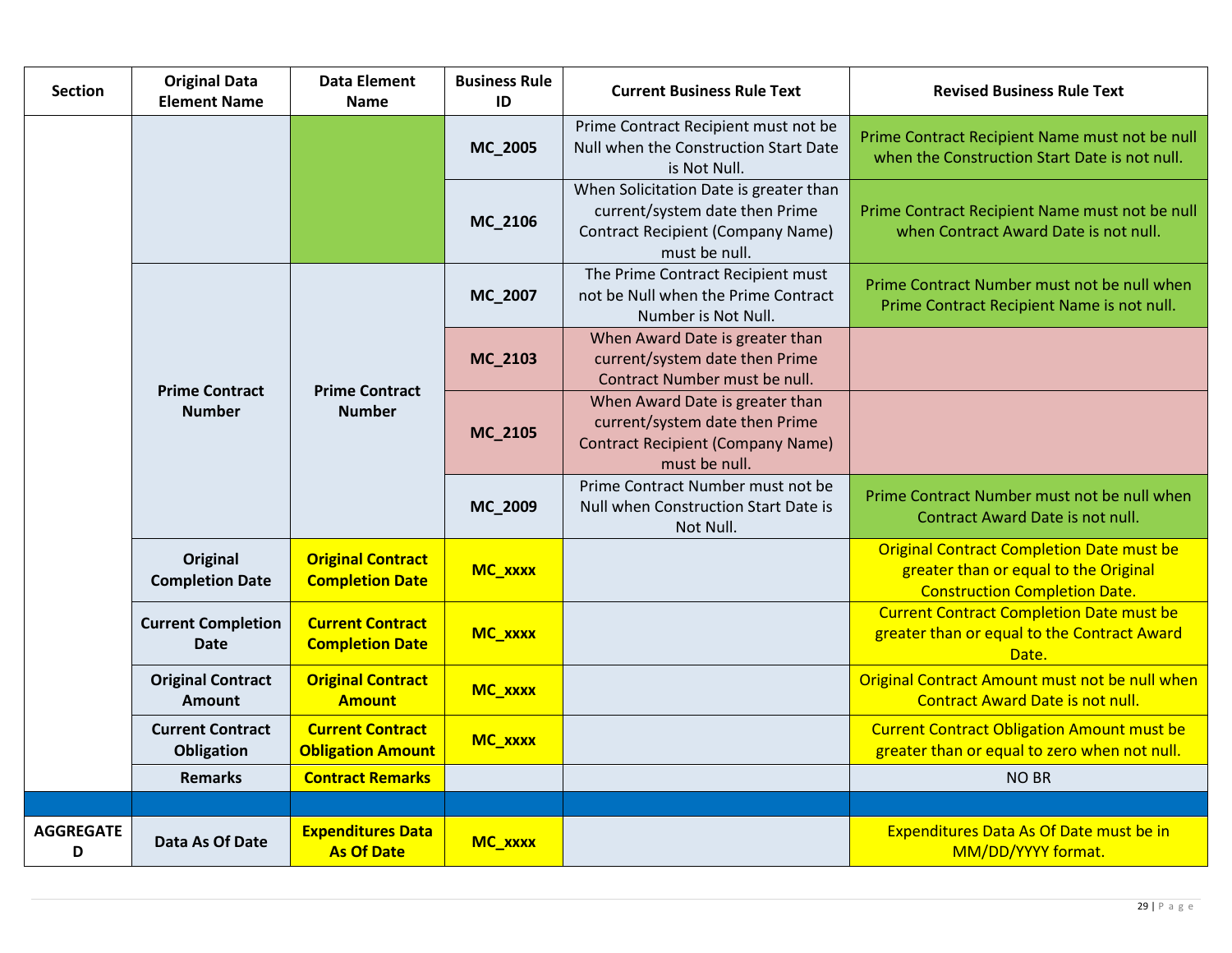| <b>Section</b>                 | <b>Original Data</b><br><b>Element Name</b> | <b>Data Element</b><br><b>Name</b>            | <b>Business Rule</b><br>ID | <b>Current Business Rule Text</b>                                                                                                                                                                                                                                                                           | <b>Revised Business Rule Text</b>                                                                                                    |
|--------------------------------|---------------------------------------------|-----------------------------------------------|----------------------------|-------------------------------------------------------------------------------------------------------------------------------------------------------------------------------------------------------------------------------------------------------------------------------------------------------------|--------------------------------------------------------------------------------------------------------------------------------------|
| <b>EXPENDITU</b><br><b>RES</b> | <b>Fiscal Year</b>                          |                                               | MC_xxxx                    | Project Fiscal Year must not be Null.                                                                                                                                                                                                                                                                       | Appropriation Fiscal Year must not be null when<br><b>Contract Award Date is not null.</b>                                           |
|                                |                                             | <b>Appropriation</b><br><b>Fiscal Year</b>    | MC_xxxx                    |                                                                                                                                                                                                                                                                                                             | Appropriation Fiscal Year must not be earlier<br>than 2006 or greater than five years<br>corresponding to the FY of the system date. |
|                                |                                             |                                               | MC_2077                    | The system shall allow the user to pick<br>a four-digit year for Project Fiscal Year<br>starting from 2006 forward. (200.4.2)                                                                                                                                                                               | Appropriation Fiscal Year must be in YYYY<br>format.                                                                                 |
|                                | Component                                   | Appropriation<br><b>Component Name</b>        | MC_2074                    | The value provided for the Project<br>Component picklist on the web form<br>must equal the values in the reference<br>tables that contain organization<br>names and codes maintained in DAIS.                                                                                                               | NOTE: This is actually the Project Sponsor<br>Component Name. No need for this Data<br>Element.                                      |
|                                |                                             |                                               | MC_2050                    | When Appropriation Fund Type is Not<br>Null then Use of Funds must not be<br>Null.                                                                                                                                                                                                                          | Appropriation Fund Type Name must not be null<br>when Use of Funds is not null.                                                      |
|                                | <b>Appropriation Fund</b><br><b>Type</b>    | <b>Appropriation</b><br><b>Fund Type Name</b> | MC_2051                    | Appropriation Fund Type must equal<br>one of the following: Planning and<br>Design, Unspecified Minor Military<br><b>Construction, Military Family Housing</b><br>O&M, Oversees Contingency<br>Operations, Host Nation Support,<br>American Recovery and Reinvestment<br>Act, Base Realignment and Closure. | Appropriation Fund Type Name must contain a<br>value from the pick list in DAIS when not null.                                       |
|                                |                                             |                                               | MC_xxxx                    |                                                                                                                                                                                                                                                                                                             | Appropriation Fund Type Name must not be null<br>when Expenditure Fiscal Year is not null.                                           |
|                                |                                             |                                               | MC_2082                    | The system shall provide the following<br>picklist values for the Appropriation<br>Fund Type: Major Construction, P &<br>D, MFH Improvement, MFH O&M,<br>UMMC, OCO, HNS, ARRA, BRAC.<br>(200.4.6)                                                                                                           |                                                                                                                                      |
|                                | <b>Use Of Funds</b>                         | <b>Use Of Funds</b>                           |                            |                                                                                                                                                                                                                                                                                                             |                                                                                                                                      |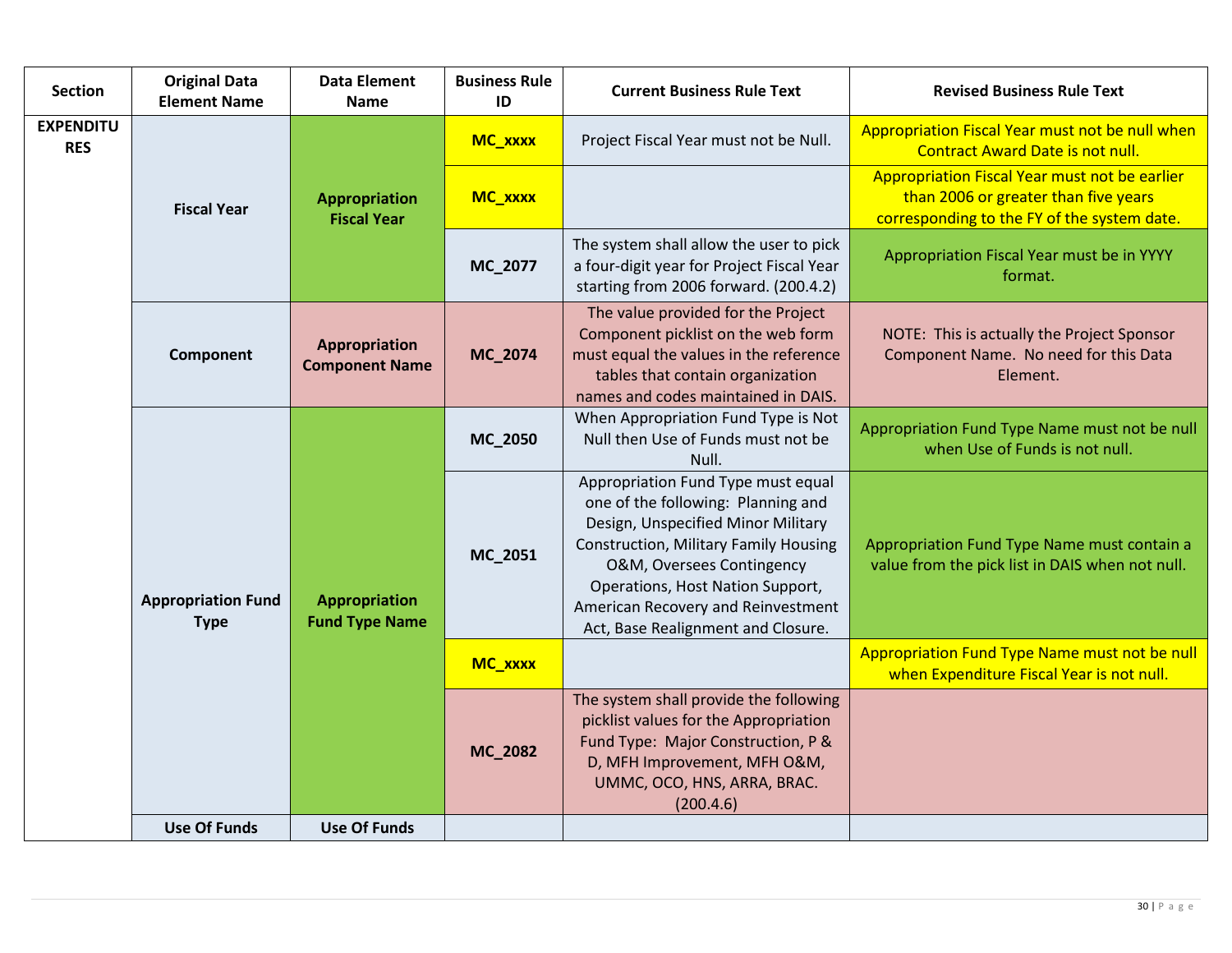| <b>Section</b> | <b>Original Data</b><br><b>Element Name</b>           | <b>Data Element</b><br><b>Name</b>                                         | <b>Business Rule</b><br>ID | <b>Current Business Rule Text</b>                                                                                                                                                                                                                     | <b>Revised Business Rule Text</b>                                                                                                                                             |
|----------------|-------------------------------------------------------|----------------------------------------------------------------------------|----------------------------|-------------------------------------------------------------------------------------------------------------------------------------------------------------------------------------------------------------------------------------------------------|-------------------------------------------------------------------------------------------------------------------------------------------------------------------------------|
|                | Appropriated<br><b>Amount</b>                         | <b>Aggregated</b><br><b>Appropriated</b><br><b>Amount</b>                  | MC_2059                    | Appropriated Amount for a specified<br>Fiscal Year must not be Null when<br>Appropriation Fund Type is equal to<br>'Planning and Design', 'Unspecified<br>Minor Military Construction' or<br>'Military Family Housing Operations<br>and Maintenance'. | Aggregated Appropriated Amount must not be<br>null when Appropriation Fund Type is not null.                                                                                  |
|                | <b>Current Obligated</b><br><b>Amount</b>             | <b>Aggregated</b><br><b>Current Obligated</b><br><b>Amount</b>             | MC_xxxx                    | Current Obligated Amount per Fiscal<br>Year must be provided for 'Planning<br>and Design', 'Unspecified Minor<br>Construction' and 'Military Family<br><b>Housing Operations and</b><br>Maintenance'.                                                 | Aggregated Current Obligated Amount must not<br>be null when Appropriation Fund Type is not<br>null.                                                                          |
|                | <b>Current</b><br><b>Expenditure</b><br><b>Amount</b> | <b>Aggregated</b><br><b>Current</b><br><b>Expenditure</b><br><b>Amount</b> | MC_xxxx                    | Current Expenditure Amount must be<br>provided per Fiscal Year for 'Planning<br>and Design', 'Unspecified Minor<br>Construction' and 'Military Family<br><b>Housing Operations and</b><br>Maintenance'.                                               | Aggregated Current Expenditure Amount must<br>not be null when Appropriation Fund Type is not<br>null.                                                                        |
|                | <b>Remarks</b>                                        | <b>Expenditure</b><br><b>Remarks</b>                                       |                            |                                                                                                                                                                                                                                                       | <b>NO BR</b>                                                                                                                                                                  |
|                |                                                       |                                                                            |                            |                                                                                                                                                                                                                                                       |                                                                                                                                                                               |
| <b>SYSTEM</b>  |                                                       | <b>MilCon Project</b><br><b>Unique Identifier</b><br>(MPUID)               | MC_2092                    | When a unique combination of a<br>Project Number and Project<br>Component exists without an<br>associated MPUID, then an MPUID<br>must be assigned. (500.2.2 re-<br>worded)                                                                           | An MPUID (MilCon Project Unique Identifier)<br>must be assigned for every unique combination<br>of Project Number, Project Sponsor Component<br>Name and Project Fiscal Year. |
|                |                                                       | MilCon-Internal                                                            | MC_2102                    | 'Fiscal Year', 'Component', and 'Fund<br>Authorization' combination may<br>contain one or more associated rows<br>for 'Use of Funds', 'Appropriated<br>Amount', 'Current Obligated Amount',<br>'Current Expenditure Amount', and<br>'Remarks'         |                                                                                                                                                                               |